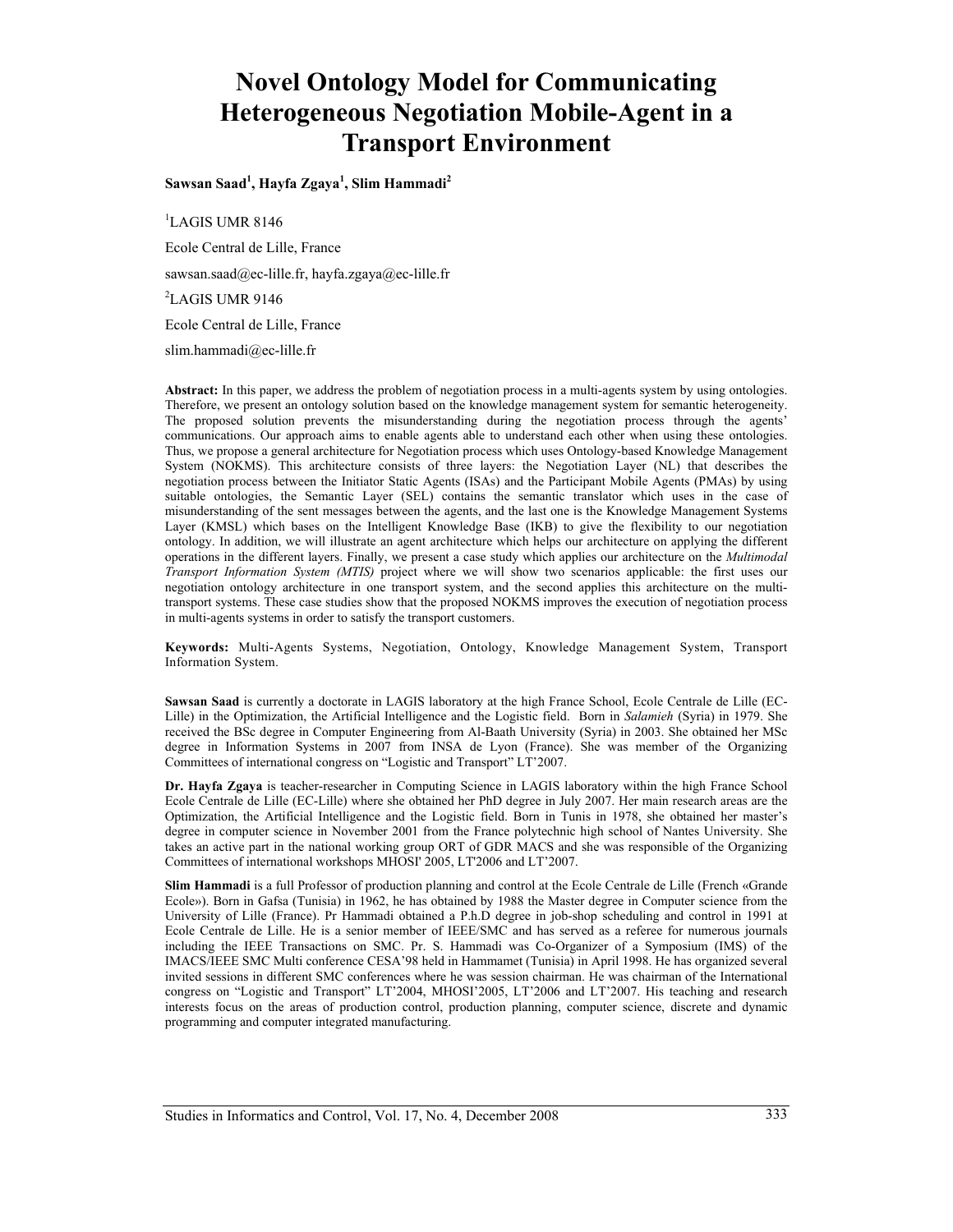# **1. Introduction**

This work belongs to the French national project VIATIC.MOBILITE from the industrial cluster I-TRANS «France highlights leading-edge technology in rail systems and innovative transport»<sup>∗</sup> . In fact; it has become much more important for public transportation companies to provide an adequate Level Of Service to their customers. This is due to the growing competition in the public transport market and also to the privatization of the transport companies. The great difficulty related to the traffic management in such systems is allied to the respect of the planned departure and arrival times of the vehicles at the different stops of the network. In fact, many incidents can occur and force a customer to wait longer, which decreases the level of service. Hence, operational decisions have to be taken in real-time by human decision makers, called regulators. However, these operators are overloaded with information that they have to treat immediately in order to find the relevant decisions that result in new vehicle schedules. Decision Support Systems (DSS) are computer technology solutions that can be used to support complex decision making and problem solving. Decision making is the study of how decisions are actually taken and how they can be better or more successfully taken. In order to realize the necessity of a DSS for a Transportation System, it is important to grasp the problems related to a real-time management of the traffic [20].

In our *Multimodal Transport Information Syste (MTIS)* [1] project, we presented a Multi-Agent Decision Support Systems that provides the regulators with the relevant decisions to undertake in case of disturbances. In fact, scheduling can be defined as a problem of finding the optimal sequence for executing a finite set of operations under a certain set of constraints which must be satisfied. A scheduler usually attempts to maximize the utilization of individuals and / or machinery and minimize the time required to complete the entire process being scheduled. Therefore the scheduling problem is very hard to solve [27]. A Genetic Algorithms (GAs) have been used to solve this problems in our *MTIS* . The proposed multi-agent system is based on metaheuristics for the research and the composition of the services; services research is based on the Mobile Agent paradigm (MA) using this dynamic optimization algorithm for the MA Workplans design. The first step of optimization prepares the MA routes, taking into account the network state. The services composition uses evolutionary algorithms to optimize the responses in terms of costs and delays, knowing that a response to a user request must respect a fixed due date with a reasonable cost. We also designed and optimized the management of the data flow of the users' requests, which can be simultaneous and numerous. We developed also a negotiation protocol intended for the transport area which permits the agents to negotiate when perturbations may exist and as a result the system needs to reassign news nodes. The negotiation protocol uses messages to exchange the information. Those messages are exchanged between the *Scheduler Agents (SAs)*, representing the initiators of the negotiation, and the *Intelligen*t *Collector Agents (ICAs),* representing the participants of the negotiation*.* This protocol has studied before only the cases of the simple messages and it proposed ontology without illustrating it, and this later didn't include the solutions when the agents ICAs did not understand the messages sent from the SA agent In this paper, we propose an approach that aims to improve the protocol of the negotiation of the multi-agents systems which has been proposed in the previous work [2]; we present an ontology solution based on the knowledge management system for semantic heterogeneity. The proposed solution prevents the misunderstanding during the negotiation through the agents' communications. Our approach aims to make the agents able to understand each other when using these ontologies.

The rest of this paper is organized as follows: firstly, we discuss some related work (Section 2). Then, we discuss the role of the ontology in multi-agent systems (Section 3), ontologies and their combination problems will present in (Section 4). And we will present a negotiation ontology based on knowledge management system proposal (Section 5). An agent architecture based knowledge model (Section 6), and a real transport case study is illustrated in (Section 7); finally conclusion and future work are presented (Section 8).

 $\overline{a}$ 

<sup>∗</sup> http://www.i-trans.org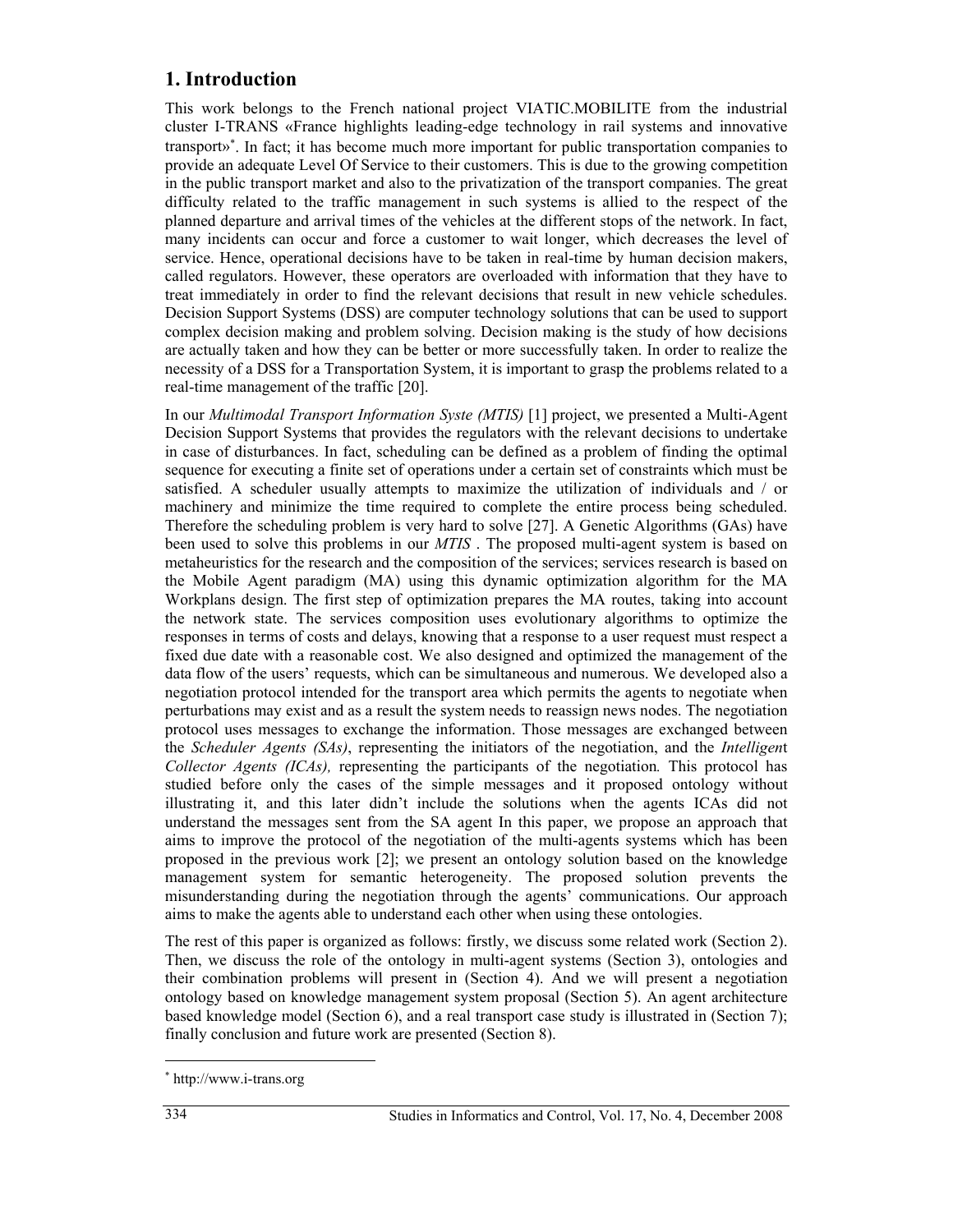# **2. Related Work**

Negotiation has been done by different research works; Bravo et al. [10] has presented a semantic proposition for manipulating the lack of understanding massages between the seller and buyer agents during the exchange of messages in a negotiation process. Otherwise, Zgaya et al. [2] have provided a negotiation protocol for the transport area where they have proposed a flexible ontology to facilitate the communications between the agents. A generic negotiation model for multi-agent systems has been proposed by [18], built on three levels: a communication level, a negotiation level and a strategic level and the later is the only level reserved for the application. In addition, they have illustrated their negotiation protocol which based on a contract which in turn based on negotiation too. This protocol enables many- tomany negotiations between the agents.

The idea of negotiation ontology was proposed by [5] based on the ontology framework which provides the terminology to reason in terms of negotiation protocol.

In another work on ontology researches, Razmerita et al. [17] have presented generic ontologybased user modeling architecture where they illustrated the usage of knowledge management systems in the generic framework based on ontology. Sridharan et al. [13] have developed a framework for an ontology based knowledge management system to facilitate the use of the knowledge in a web based learning environment. Recently, Abou Assali et al. [3] presented an ontology-based knowledge management system for indexing and retrieving the internal resources of an enterprise, in their work they have used tow ontologies (domain ontology and application ontology).

We have found that the different previous approaches treat the negotiation, negotiation ontology, the ontology-based management system. Our work is based on the treatment of the Negotiation Ontology-based Knowledge Management System (NOKMS).Through this work; we aim to give the flexibility of the multi agents systems and to improve at same time the negotiation process between the agents which use different ontologies.

# **3. Ontology in Multi-Agent Systems**

In this section we will firstly introduce the different definitions of the ontology in different domains.

Ontology is the branch of philosophy which considers the nature and essence of things. From the point of view of Artificial intelligence, it deals with reasoning about models of the world. A commonly agreed definition of ontology is: 'ontology is an explicit and formal specification of a conceptualisation of a domain of interest' According to [30]. In this definition, a *conceptualisation* refers to an abstract model of some phenomenon in the world which identifies the concepts that are relevant to the phenomenon; *explicit* means that the type of concepts used, and that the constraints on their use are explicitly defined; *formal* refers to the fact that an ontology should be machine-readable and finally *shared* reflects the notion that an ontology captures consensual knowledge, that is, it is not private to some individual, but not accepted by a group[26].Finally, the ontology is a set of definitions of the content-specific knowledge representation primitives (concepts (also known as classes), relations(properties), functions, instances, and axioms) [15].This set of objects, and the describable relationships among them, are reflected in the representational vocabulary with which a knowledge-based program represents knowledge. The main motivation of the ontologies is that they allow sharing and reuse of the of formally represented knowledge bodies in computational form.

When we talk about agents we mean agents in a Multi-Agent system, where more than one agent is present, and where agents can interact. The term "agent" can be understood differently depending on the focus of research in our work we will use two types of the agent. The first type is FIPA based agents follow FIPA [33] standards. Interaction among agents is done by the FIPA Agent Communication Language (FIPA ACL) [6]. Agents communicate using ontology and a content language. The agent platform needs to support a directory facilitator where all agents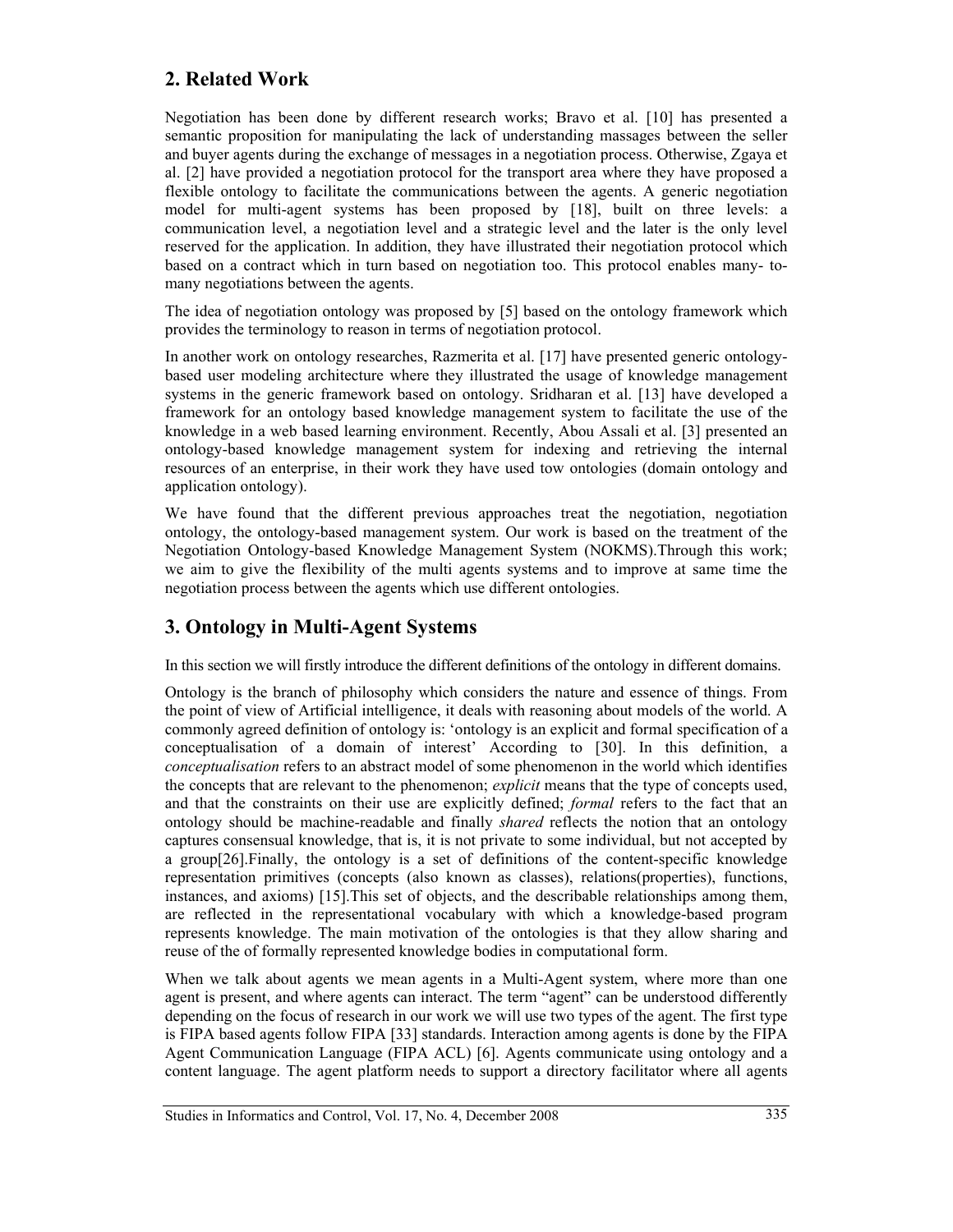can register [8].The second type is Mobile Agents which are software agents which can move from one place to another. There are 2 kinds of mobility: strong and weak. The strong mobility means a migration of an agent with its execution state and its variables values from one computer to another. The weak mobility is when an agent migrates and caries only the code and variables values.

Indeed, within a multi-agent system, agents are characterized by different views of the world that are explicitly defined by ontologies, that is views of what the agent recognises to be the concepts describing the application domain which is associated with the agent together with their relationships and constraints [28]. Interoperability between agents is achieved through the reconciliation of these views of the world by a commitment to common ontologies that permit agents to interoperate and cooperate while maintaining their autonomy. In open systems, agents are associated with knowledge sources which are diverse in nature and have been developed for different purposes. Knowledge sources embedded in a dynamic environment can join and leave the system at any time [22]. Agents sharing the same ontology can exchange their knowledge fluently as their knowledge representations are compatible with respect to the concepts regarded as relevant and with respect to the names given to these concepts [4]. The most straightforward way to realize a common ontology would be to develop a standardized ontology which is used by all agents.

# **4. Ontologies and Combinations Problems**

In previous section we talked about the role of ontology in the muti-agent systems. Where in open multi-agent systems, communication problems that arise from heterogeneous ontologies should be solved, rather than avoided. We will summarize those heterogeneous ontologies problems as follow:

### **4.1 Ontology Mismatching**

What are the types of differences between the ontologies? According to Klein [25], there are different categorizes of mismatches:

- *Language level or meta-model level:* In this level, mismatches occur when ontologies written in different ontology languages are combined. The languages can differ in their: 1) *Syntax*: this mismatch occurs when different ontology languages use different syntax, but, more important , constructs available in one language(e.g: stating that classes are disjoint ) are not available in another. 2) *Semantics of primitives*: the more possible different at the meta-model level is the semantics of language constructs. Although sometimes the same name is used for a language construct in two languages. The semantics may differ. 3) *Logical representation*: the mismatches of this level are the difference in representation of logical notions. Also, notice that this mismatch is not about the representation of the concepts, but about the representation of logical notions (e.g.: by giving translations rules from one logical representation to another). 4) *Language expressivity:* the mismatch at the metamodel level is the difference in expressivity between two languages. (e.g. some languages have construct to express negation while anther languages have not that express). Indeed, If the ontologies are not represented in the same languages, a translation between sources ontologies to the same language is required.
- *Ontology level*: Even for ontologies expressed in the same languages, it is possible to appear ontology level mismatch. These mismatches may occur as well as when they use different languages. The two basic types of ontology mismatches are: (1) *Conceptualization mismatches*, which are mismatches of different conceptualizations of the same domain and (2) *Explication mismatches*, which are mismatches in the way a conceptualization is specified [7].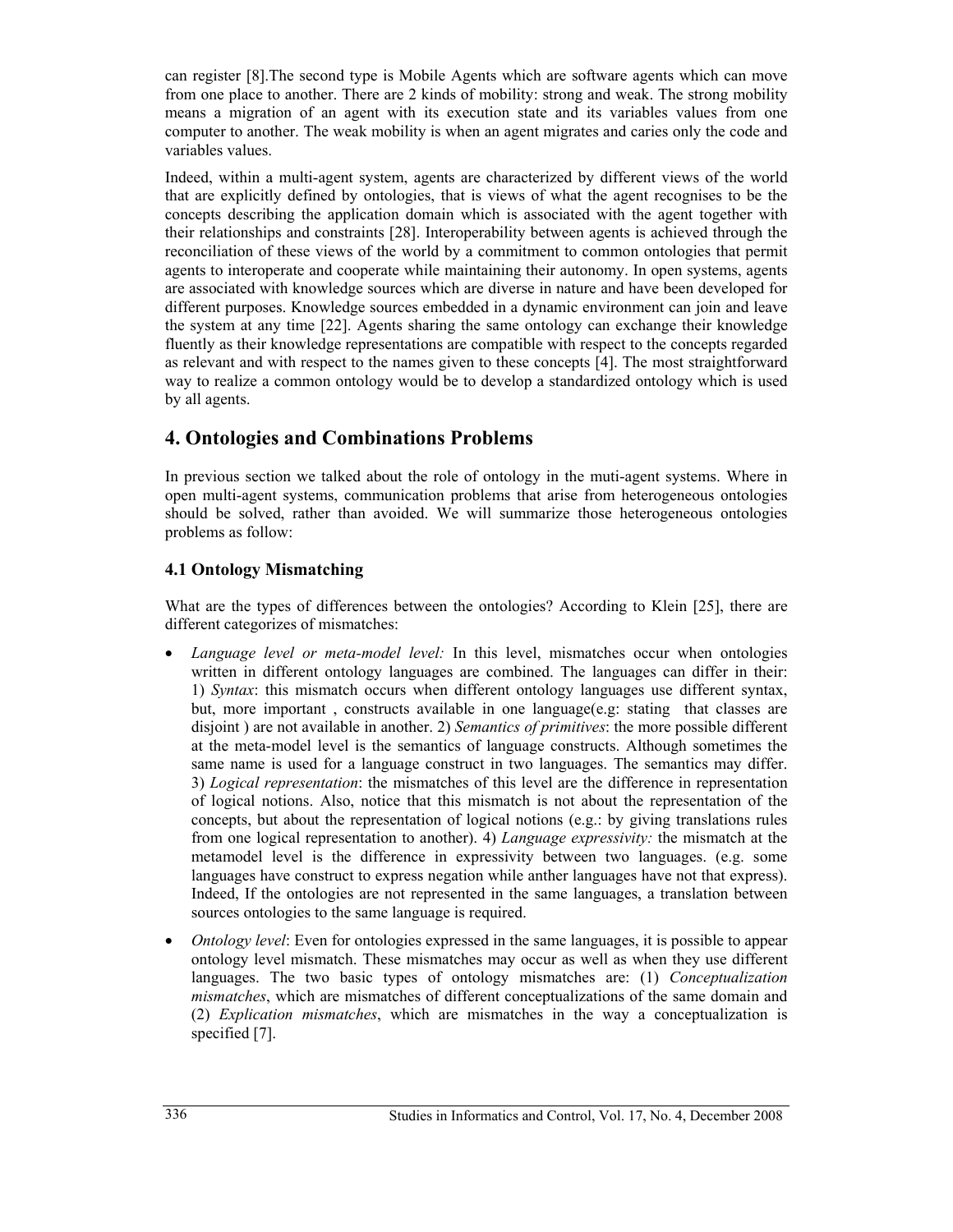#### **4.2 Ontology Mapping, Merging and Alignment**

We distinguish the principled kinds of Ontology Mediation. In the context of semantic knowledge management, Ontology Mediation is especially important to enable sharing of data between heterogeneous knowledge bases and to allow applications to reuse data from different knowledge bases[7]. Where *Ontology Mapping* is mostly concerned with the representation of correspondences between ontologies*; Ontology Alignment* is concerned with the discovery of these correspondences; and *Ontology Merging* is concerned with creating the union of ontologies, based on correspondences between the ontologies.

### **5. A Negotiation Ontologies based on Knowledge Management Systems (NOKMS)**

We propose a general architecture for negotiation process which uses ontology-based knowledge management system (Figure1).



Figure Management System Layers

**Figure 1.** A Negotiation Ontology - based Knowledge

We organize our architecture as follow: the first layer contains the Negotiation Layer (NL) where the Initiator Static Agents (ISAs) send the first massage to the Participant Mobile Agents (PMAs) to start the negotiation process. The second layer represents the Semantic Layer (SEL), in the case of not understanding the negotiation messages; the SEL uses a translator semantic in order to help it to translate automatically the various types of exchanges between the agents, because the agents don't have suitable ontologies which contain the suitable vocabulary for their communications and their negotiations. The third layer is the Knowledge Management Systems Layer (KMSL) uses ontology in purpose of automatic classifying and using of the news ontologies and meta-ontologies.

#### **5.1 Negotiation Layer (NL)**

In this section we illustrate the negotiation layer where the negotiation is defined as a process whose transitions and states are described by the negotiation protocol that agents have to follow for interaction [10].

The agents participate in the negotiation by using their languages for formulating negotiation messages in order to interact and to take the decision. The language used by the agent to interact and execute the exchange of the messages and knowledge is called Agent Communication Language (ACL), as [31], the standard of ACL defined by the Foundation for Intelligent Physical Agents (FIPA).FIPA ACL consists of a set of primitives which allow the communication between the agents and based on the communication acts. In our proposal, (Figure 2), NL contains the initiators (ISAs), agent communication language (ACL) and the participants (PMAs) in the negotiation process.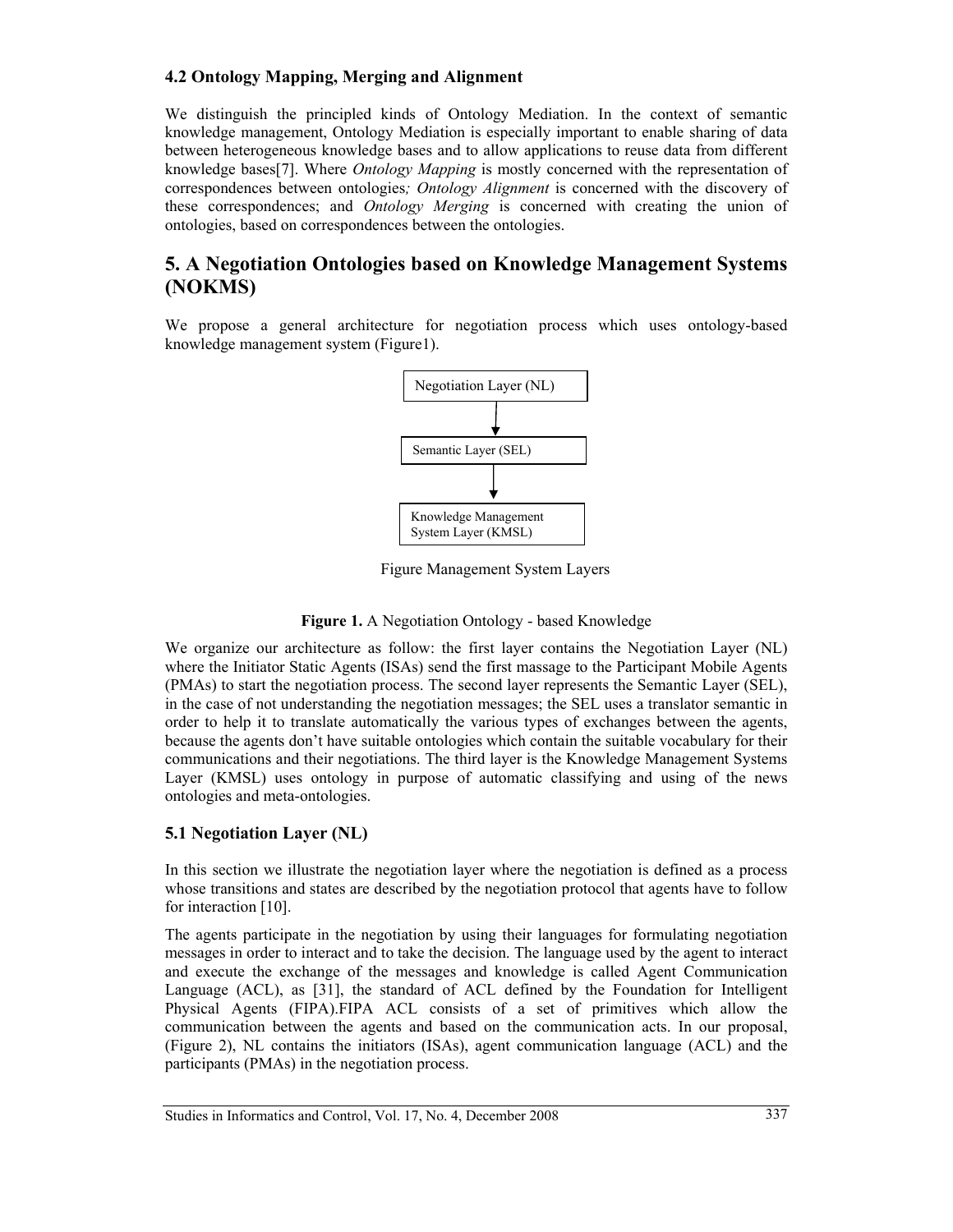

**Figure 2.** Negotiation Layer (NL)

This layer the initiators start the negotiation process by sending the ACL messages to the participants. The problem will tack place when the participants don't understand the communication messages, or when the new agent wants to participate in a negotiation process and it must understand the protocol and the communication language messages, in this case the agents need an interoperable language between themselves for understanding each other. We find that the best solution is to use ontology. We'll illustrate this problem in the suit of this paper. Indeed, our negotiation layer represent the negotiation process as illustrated in our previous work [2], where we have presented the negotiation protocol (Figure 3) which uses a flexible ontology and this protocol allows a partial agreement from each PMA agent, to be confirmed partially or totally by the initiator of the negotiation (ISA agent), and it allows the renegotiation process, if necessary for the rest of tasks which need to be reassigned.



The formula of the ACL messages is as follow [31]:

<*Sender, Receiver, Services, Performative, Contents, Language, Ontology>* 

- Sender: the identity of the sender of the message, that is to say, the name of the agent of the communicative act.
- Receiver: the identity of the intended recipients of the message.
- Performative: the type of the communicative act of the ACL message. The performative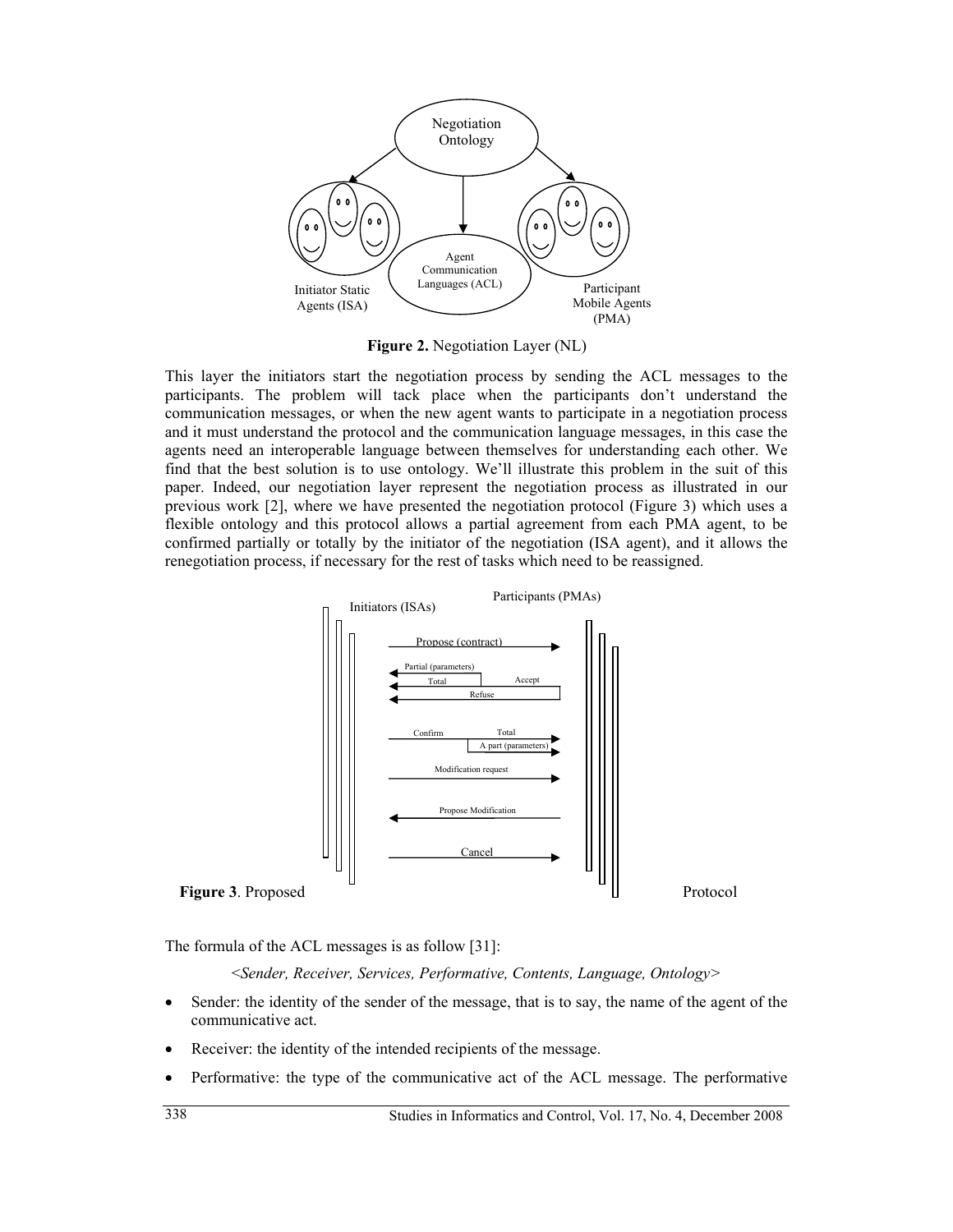parameter is a required parameter of all ACL messages.

*Performative* = {Propose, Agree (total, Partial), Confirm, Cancel, Call for Proposal, Not Understood…}

- Services: the "yellow pages" proposed by the recipient of the message
- Content: the content of the message. The meaning of the content of any ACL message is intended to be interpreted by the receiver of the message.
- Language: the language in which the content parameter is expressed.
- Ontology: the ontology(s) is used to give a meaning to the symbols in the content expression (vocabulary, terms, relations…).

The usage of this formula is very easy when the agents interact by exchanging the messages which contain the same ontology. But the semantic interoperability problems take place when the sharing information and knowledge use different ontologies, or when there are multiple ontologies which resemble a universal ontology.

#### **5.2 Semantic Layer (SEL)**

As we have presented in the previous paragraph, the negotiation process will be easier handled when we use the ontology. Ontology [10] can be regarded as a vocabulary of terms and relationships between those terms in a given domain. Ontologies have been studied in different researches domains because they facilitate the communication among the negotiation agents where ontology is used as an Interlingua. Our purpose is to find a solution especially in the case of misunderstanding of the negotiation messages among the agents.



**Figure 4.** Semantic Layer (SEL)

For this reason, SEL, (figure 4), helps the system in its research to find the best solution, where SEL uses the semantic translator which, in turn, translates the massages sent from the initiators (Propose, Call for Proposal, Confirm…). These messages were not understood by the participants and vice versa for the messages of the participants (Agree (total, Partial), refuse,…). The formula which must be used to solve this problem is:

<*Sender, Receiver, Ontology1, Ontology2, P>* 

P: a predicate which used to determine the relationship among the ontologies and decide the level of transibility between the initiator ontologies (languages) and the participant ontologies (languages).

*P= (ontol-relationship ?Ontology1 ?Ontology2 ?Level)* 

Where Level:{ Weakly-Translatable, Strongly-Translatable, Approx-Translatable}.

In SEL, the translator semantic examines the level of transibility among the ontologies by sending a word to the ontology-based KMSL which resend the set of semantically equivalences words. In fact, the ontology-base KSML connect with KMSL to answer the query of the semantic translator which determines the level of transibility to facilitate the translation process.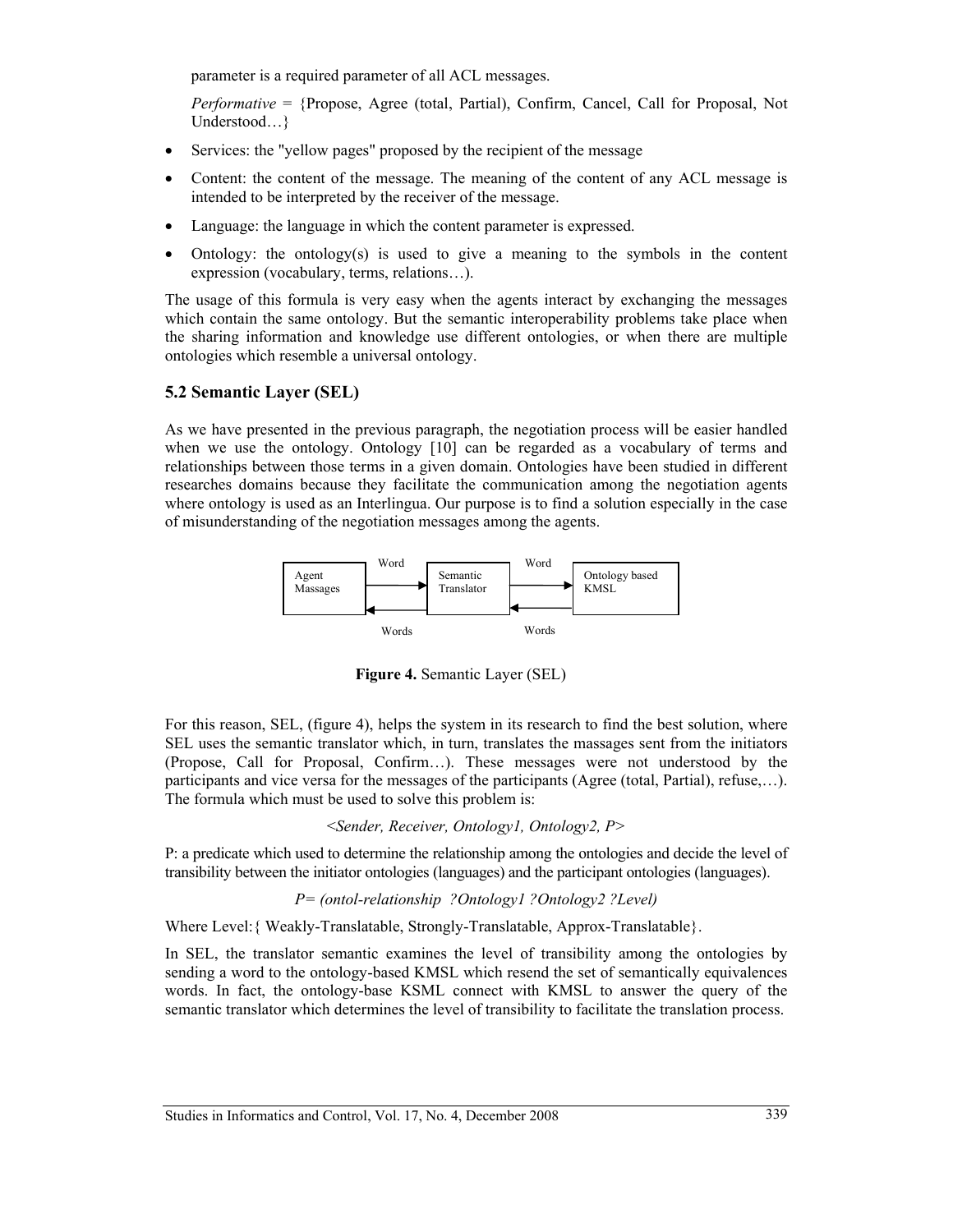#### **5.3 Knowledge Management Systems Layer (KMSL)**

Basically; the role of Ontology in the Knowledge Systems is to facilitate the construction of domain model. A meta-ontology and knowledge model, which is necessary for this construction and usage, describe the primitives used by a knowledge representation language, like (concepts, parameters, relations, etc).



**Figure 5.** Knowledge Management System Layer (LKMS)

In this section we introduce the Knowledge Management Systems Layer (KMSL).Our architecture in this layer, as it represented in figure 5, consists of:

- Domain Ontology (DOnto): DOnto contains the list of application domains in which the ontology is applicable. By using this domain, the agents communicate with each other through common domain knowledge, in other words as mention in [24]: a common ontology can serve as a knowledge-level specification of the ontological commitments of a set of participating agents. A common ontology defines the vocabulary with which quires and assertions are exchange between agents). DOnto gives the flexibility to the negotiation ontologies which can capture the valid knowledge for different domains (e.g. Transport domain, Geographic domain, etc).
- Ontology Services (OntoSV): The task of OntoSV is to define the semantics of ontologies (actions, predicates used in the content of the conversation with the Ontology Agents (AOs)) which the agents use to interact with each other and support the knowledge acquisition operations (Creation, Translation, Retrieval).OntoSV adopts Open Knowledge Base Connectivity (OKBC) knowledge model as fipa-meta-ontology (an ontology used to access the OAs). The syntax of translation process used in OntoSV is defined as follow:

<*Sender, Receiver, Ontology1, Ontology2, F>*

F: the translation process service. This service is applied to translate expressions (terms, sentences) among translatable ontologies (.i.e. before using this translation action, the SEL must check whether the ontologies are translatable or not by using the predicate P which illustrated in the previous section)

> *F= (translate <expression> <translate-description>) <translate-description> = (translate <From A> <To B> <Level>)*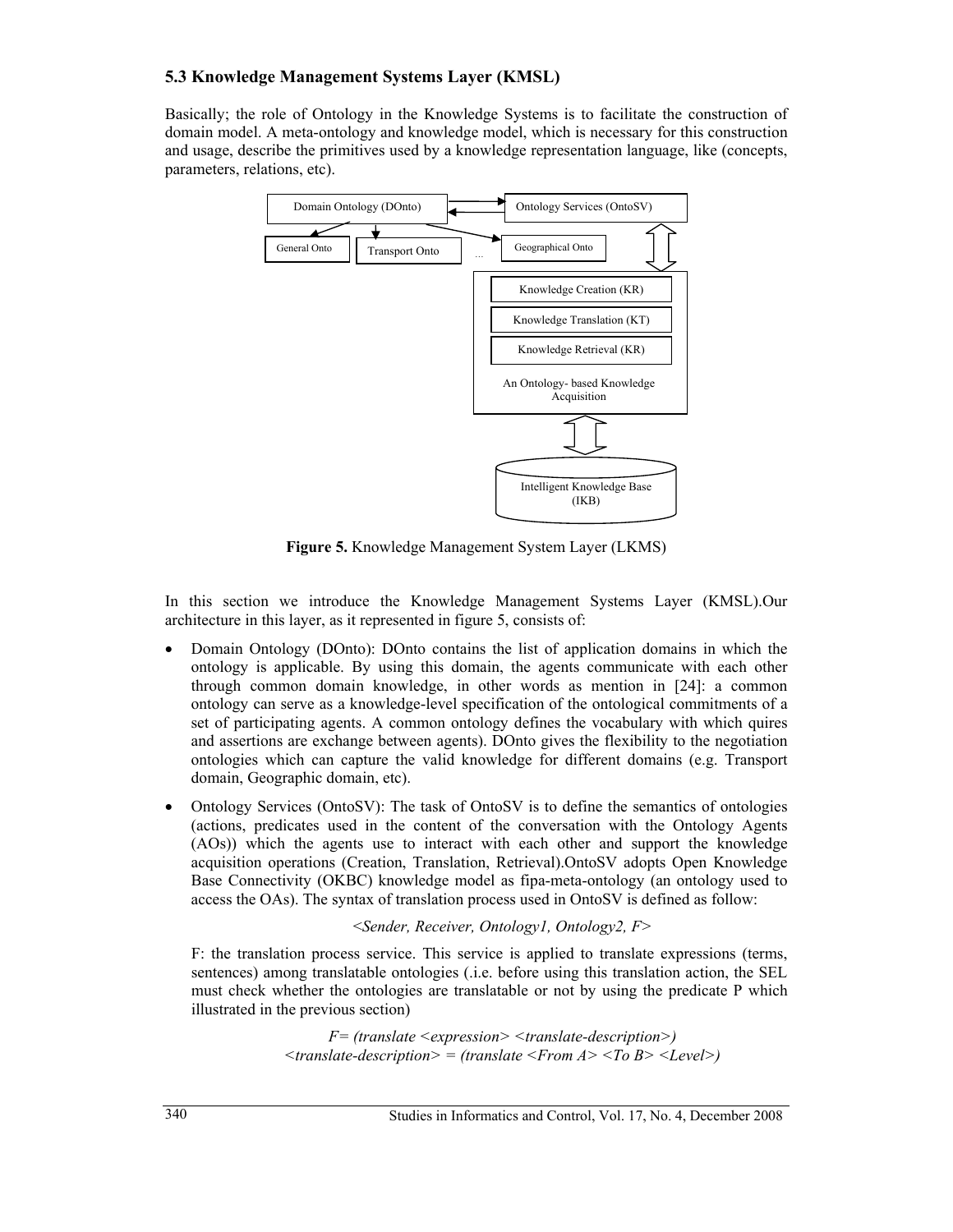(A, B) could be an ontology or a language. Level is the level of transibility among the ontologies.

- Knowledge Acquisitions: very important part in the ontology process because they are used to create a new DOnto or languages, to perform the translation among ontologies and to retrieve the knowledge from the Intelligent Knowledge Base
	- $\triangleright$  Knowledge Creation (KC): this operation is used to create a new ontology with a new Donto when a new agent wants to participate in the negotiation and when it have not the appropriate ontology ,or when the PMAs don't understand the ontology because they have not this ontology, in these cases the KMSL executes KC process.
	- $\triangleright$  Knowledge Translation (KT): translates the terms and sentences among ontologies. But before that, it uses the results of the SEL to verify whether the ontologies are translatable or not.
	- $\triangleright$  Knowledge Retrieval (KR): agents can access to the meta-ontology through a query interface, and they use their ontology to view the knowledge items in the intelligent knowledge base.
- Intelligent Knowledge Base (IKB): Ontology is defined as terminological component of a Knowledge Base (KB) [10]. In addition, an agent uses its knowledge base which contains theorems to reason about the application domain. Combining these two approaches, each agent of Multi-Agent System (MAS) holds a KB which based on the domain ontology (application ontology). In our Intelligent KB (IKB); ontology together a set of individual instances of classes constitutes an Intelligent KB. IKB uses the OKBC (Open Knowledge Base Connectivity) [29], which in turn, connects to a wide verity of IKBs servers where these IKBs are applied the Knowledge Acquisitions.

### **6. Agent Architecture Based Knowledge Model**

#### **6.1 Agent Architecture**

As we mentioned above in our architecture there are many of the operations in each layer. In the NL, the negotiation process is done by the ISA agents and PMA agents. But for the other layers, we think that best solution is to design un agent architecture based knowledge model look to help our NOKMS architecture in applying the operations on the negotiation ontology in those layers like (Create, Translate, etc…) which applied on the Agent Ontology (AO) in each transport operator in our multi-transport operators. The Agent architecture idea comes from the Pellucid project [21], and we extended and use it in our MTIS project.

There are three types *(Belief Desire Intention (BDI), Reactive, and Behavioural)* to design the agent architecture. Indeed, most of the agent architectures are combinations of basic architecture Types, for that it called hybrid architectures [8]. In this paper we use the behavioural architecture because we interest to agent memory model which use to implement the agent behaviours. In this graph we try to apply the different operations on the heterogeneous ontologies by using the agent behaviour.

Our architecture is modeled as a workflow of basic agent behavior (our model is based on events) (figure 6). The idea is taken partially from the JADE ontology model (predicates and concept), where this graph can be understand as a formal representation of ontology described by graph. Black boxes represent ontology classes, black arrows stand for relations between classes, mostly inheritance relations, expressed by words "is a". Property relations are represented by blue arrows with name of property and cardinality that is mostly multiple "\*". Red boxes denote ontology individuals and red arrows relations of an individual to ontology class with associated letters "io". Such graphs can be generated using Ontoviz plug-in [14] for Protégé.

Our model is based on: Actions, Actors, DOnto and Events. In all cases Events are generated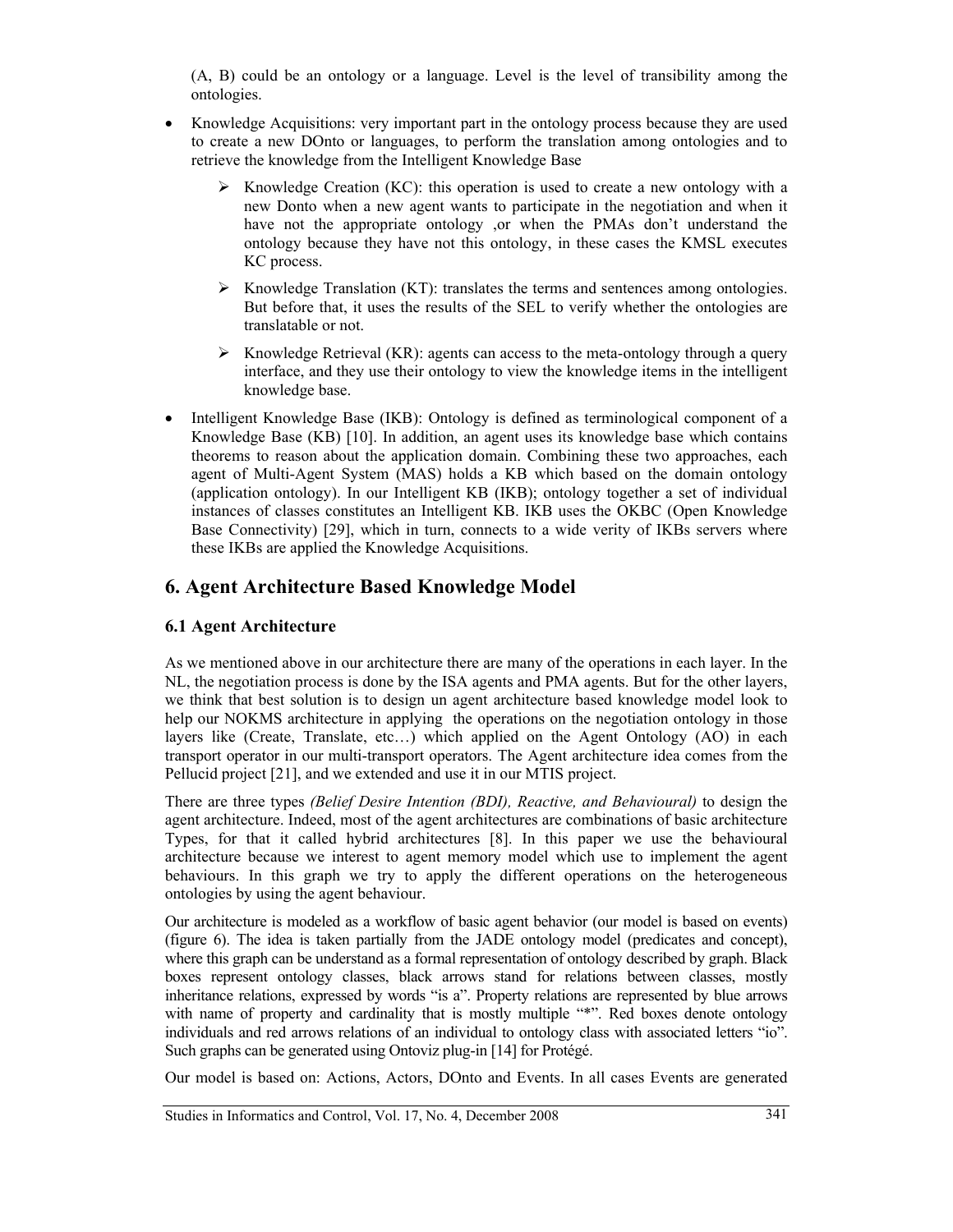based on performed communication, and on received event Actor's model. Figure 2 shows a graph representation this model where using the same terms and it is compatible with OWL-DL [15]. We use OWL-DL to be able to integrate with web browsers, so the application could be translated into a web service in the future. In our proposal, we expect that all agents share same ontology which is General Ontology. The later uses the Communication vocabularies (*Cv*). *Cv* defined as the set of concepts to be used in communication and is specified as an ontology *Ocv*  which is shared by agents [9]. General Ontology defines the *Cv* with which queries and assertions are exchange between agents. DOnto gives the flexibility to the negotiation ontologies which can capture the valid knowledge for different domains (e.g. Transport domain, Geographic domain, etc).



**Figure 6.** Agent Architecture

#### **6.2 Formal Description of the Agent Architecture and Required Tools**

We describe the knowledge model using description logic. [19]. *Event* class represents events in the system. *Event* individual *{event}* is *{action}* taken by *{actor}* on particular *{DOnto}.*  Properties of *Event* class are *donto.Event, action.Event, actor.Event.* 

> *Event* ⊆ *action.Event({action})* ∩ *DOnto.Event({donto})* ∩ *actor.Event({actor}) {event}* ∈*Event*

The *DOnto* class stands for all the domains in the agent environment (figure 7). A subclass of *DOnto* is *Actor.*

> *Actor* ⊆ *DOnto {actor}*∈ *Actor*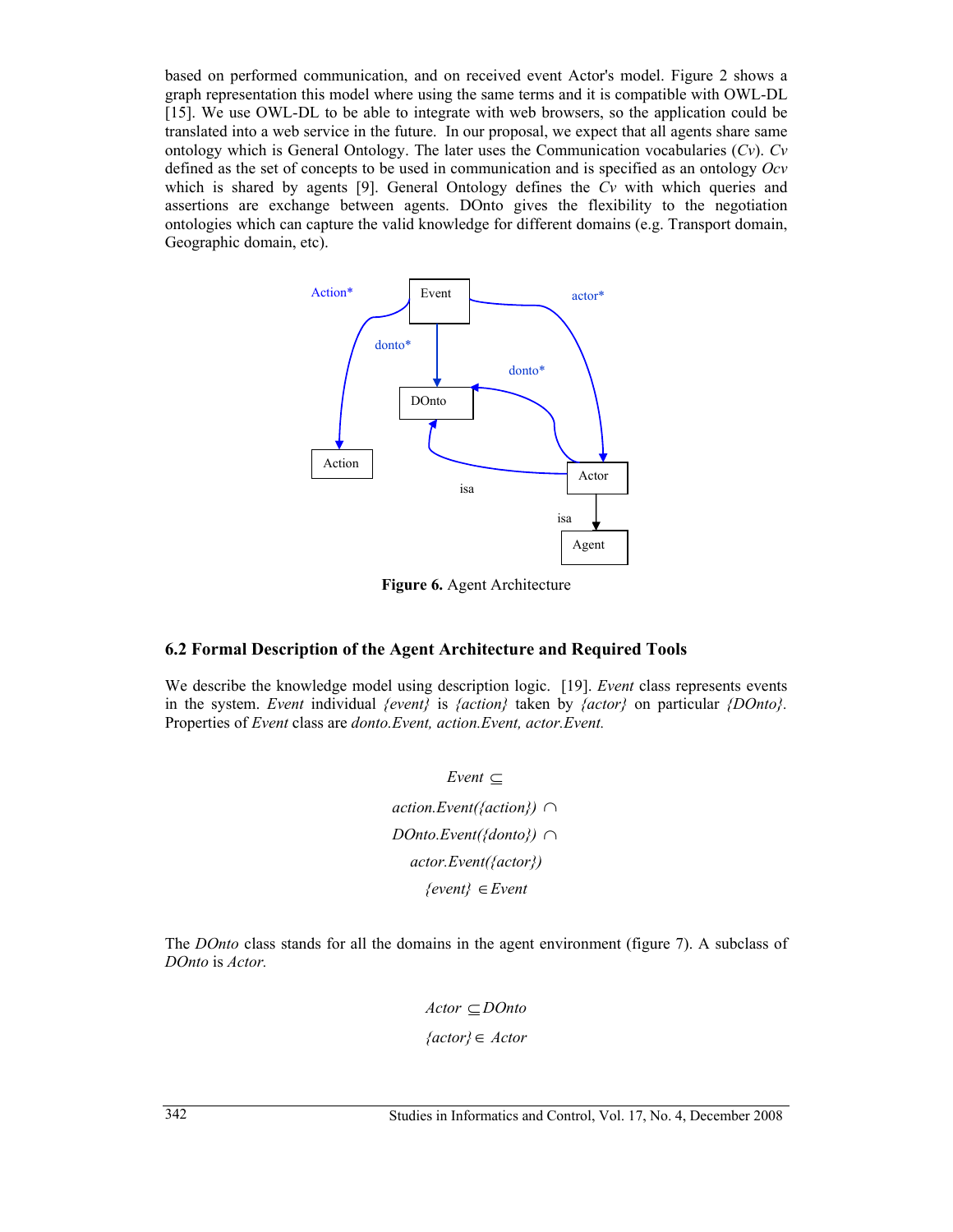

**Figure 7.** Domain Ontology Model

*Actor* class denotes actors in the environment. *Actor* individuals can take an actions *{action}*  which are individuals of *Action* class.

*{action}*∈ *Action*

Special type of *Actor* is *Agent.* Agent is used for Software agent representation in the system.

*Agent* ⊆ *Actor* 

*{agent}* ∈*Agent* 

Typical actions which can be performed by software agents are defined. They represent types of inter-agent communication such as ACL (AGREE (total, Partial), PROPOS, CONFORM, CANCEL, etc…) message. When communication between agents is performed events of such kind are generated .

*{aAgree, aPropos, aConform, aCancel}* ∈*Action* 

When actions (such as: creating, translating, merging or alignment) of *DOnto* are performed in the system (figure 8); Events containing of those kinds of action are stored and evaluated in the system.

*{ ACreate, ATranslate, ARetriev, AMerging, AAligneme}* ∈ *Action* 



**Figure 8.** Action Model

For the requiered tooles, Protégé is an open-source development environment for ontologies and knowledge-based systems. We used Protégé to develop the ontology for many of reasons. Firstly, we are not requiring a large amount of time to become familiar with it because the Protégé interface was both intuitive and user-friendly. Secondly it contained a large number of plug-ins that enabled the user to extend the editor's core functionality. Some of the plug-ins that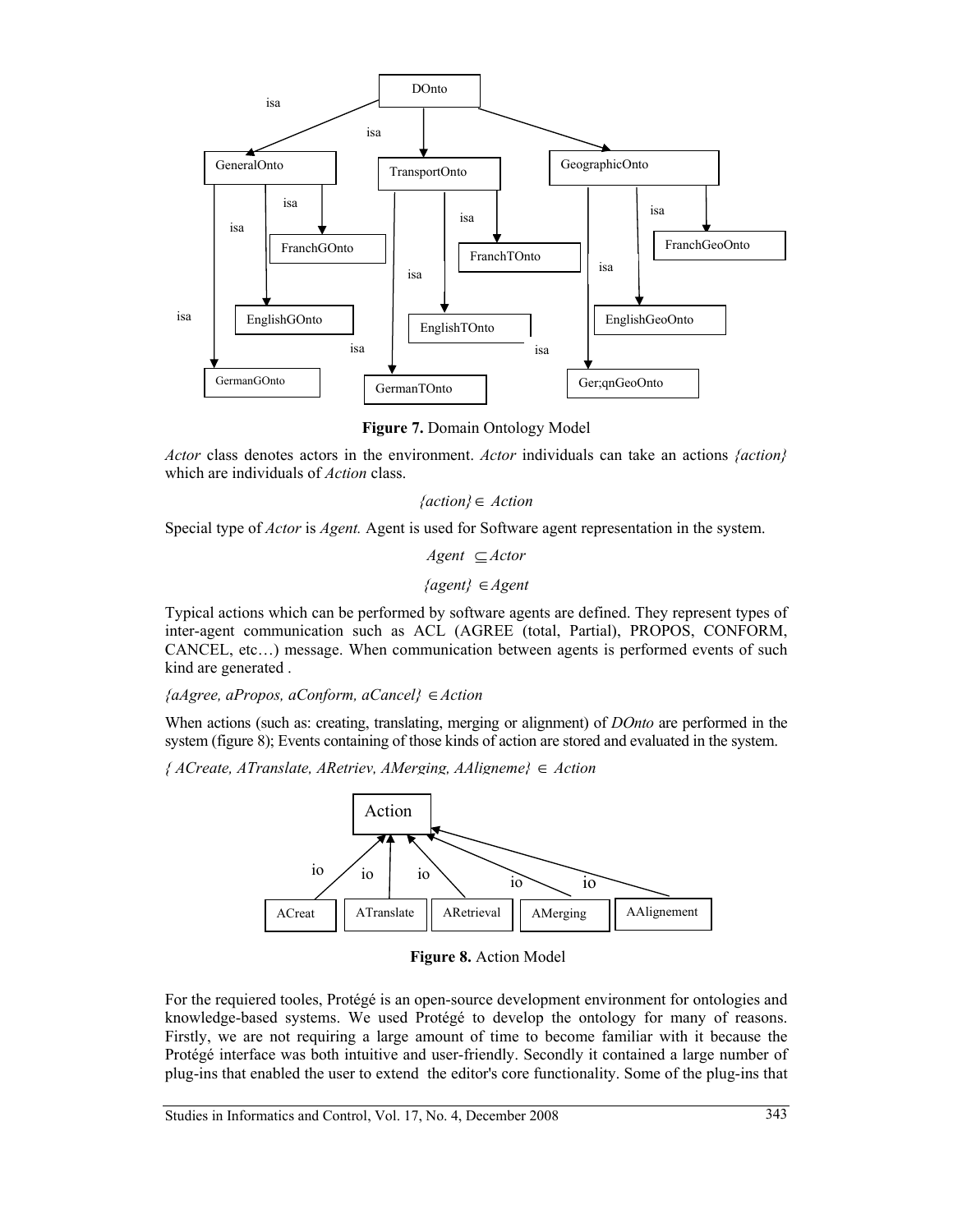looked especially useful were the OntoViz Tab, OntoViz plg-in[9] was used for visualization of ontology to graphs. We will created all our ontology structures by using this plug-in. Result graphs are similar to UML diagrams. and the XML Tab, which enabled Protégé ontologies to be extracted from XML files and XML files to be translated into Protégé ontologies. This could facilitate the depiction of the ontology in a more presentable manner. The final deciding factor is Bean Generator plug-in[24] which can be used for exporting ontology developed in Protégé to JADE ontology model. This was used to test capabilities of ontology based on Java class representation and FIPA-SL language [34]. As we had decided to use the JADE multi-agent environment [16] for implementation of MTIS project [2].The JADE framework is also able to integrate with web browsers and Java Applets, so the application could be translated into a web service in the future, enabling greater flexibility. Similarly, due to the underlying JADE infrastructure, the prototype may be run on multipl computers with little complication.

### **7. Transport Case Study**

In this section we illustrate a real case study applied on our MTIS project. Transport users require relevant, interactive and instantaneous information during their travels. Hence, MTIS offers a support tool to response to their demands. In the previous work of our research team [1], a detailed example has implemented negotiation process where it has illustrated the usage of negotiation protocol in the case of perturbations.

Some perturbations can occur through the network when ICAs agents follow their correspondent final Workplans, according to the generated optimal solution instance. The proposed negotiation process allowed the reassignment of the cancelled services. But this protocol has studied before only the cases of the simple messages, where it proposed ontology without illustrating it, and this later didn't include the solutions when the agents ICAs did not understand the messages sent from the SAs agent.



**Figure 9.** Multi-Agents Structure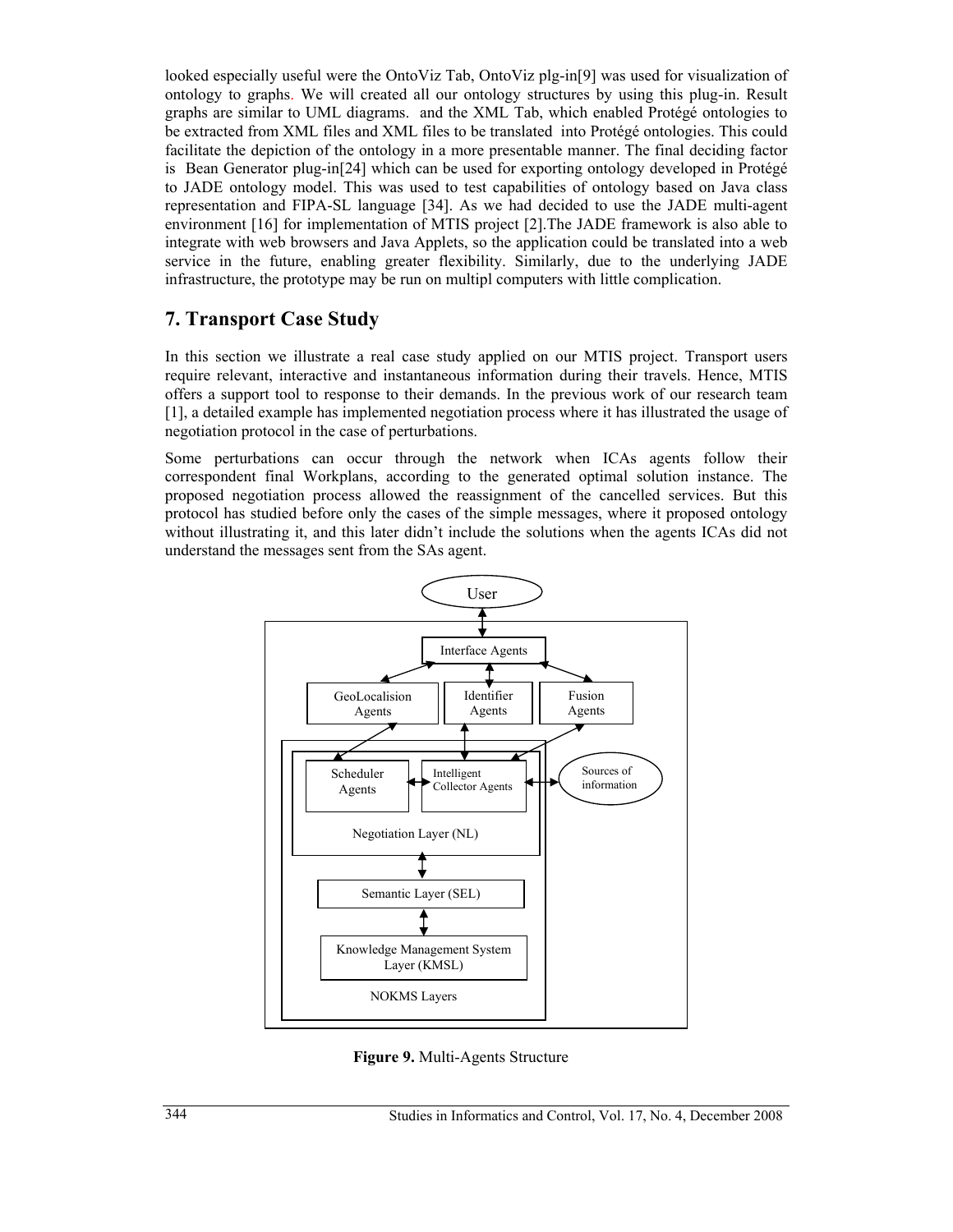In this paper, we propose an approach that aims to improve the protocol of the negotiation of the multi-agents systems which has been proposed in the previous work [2]; we present an ontology solution based on the knowledge management system for semantic heterogeneity. The proposed solution prevents the misunderstanding during the negotiation through the agents' communications. Our approach aims to make the agents able to understand each other when using these ontologies based on these changes, (Figure 9) presents the new system architecture.

Two case studies are applied on our NOKMS architecture; the first one uses our architecture in a transport operator, while the second one applies this architecture on the multi-transport operators. These scenarios exhibit that the proposed NOKMS improves the execution of negotiation process in MAS, in order to satisfy the transport customers. As we noted earlier, there are many problems related to this negotiation process, but in this paper, we illustrate only the case of misunderstanding of the messages sent among the agents. We make use of the proposed example [1] to illustrate the application of these scenarios.

At the instant  $t=11.00$  and during 2 seconds ( $\Delta \varepsilon = 2s$ ), we assume the existence of a number of users connected to our system who formulate a number of queries. Since, this set of queries, where  $(A, B, C \text{ and } D)$  are 4 cities in different countries (for example:  $A = Lyon$ ,  $B = Paris$ ,  $C =$ London, D= Berlin), is:

- Query1:  $\leq$  travel at the instant *t* from B to C  $>$
- Query2: < travel in the next weekend from A to B with minimum cost, and ask about weather and cultural events for the next weekend in place B >
- Query3:  $\leq$  travel at the instant *t* from A to C  $>$
- Query4:  $\leq$  Ask about the perturbations of public transport circulate between B and C  $\geq$
- Query5: $\leq$  Look for the best service in correspond to the train X, available in A today at 12.00 to go to  $C >$
- Query6: $\leq$  travel at the instant *t* from A to B  $>$
- Query7: Looking for a hotel of a good (Quality /Cost) in D during the next weekend and make a reservation, look for the best way and time of departure to travel from B to C by the car, According to traffic >
- Etc.

The system starts its work by dividing these queries into  $I' = 64$  tasks, and it should remark that there is no direct way between A and C or A and D. these tasks are:

- T1=" Perturbations of traffic between B and C (at the instant *t*) "
- $T2=$ " Ask about the weather in B (next weekend)"
- T3=" Look for a hotel of a good (Quality /Cost) in D during next weekend ,and make a reservation"
	- T6=" Find the shortest way to go by the car from B to D"
	- $T9=$ " Find the best departure time to travel from B to D by the car according to the traffic during the next weekend"
	- T13=" Ask about cultural events in B (next weekend)"
	- T16=" travel from B to C today(at the instant  $t=11.00$  or starting from 12.00 )"
	- T19=" travel from A to B ( today at the instant  $t=11.00$  or in the next weekend, With the best price / best service related to the train X at the instant 12.00 Today)"
	- Etc.

After determining the tasks, we have searched for the best optimized solution by using the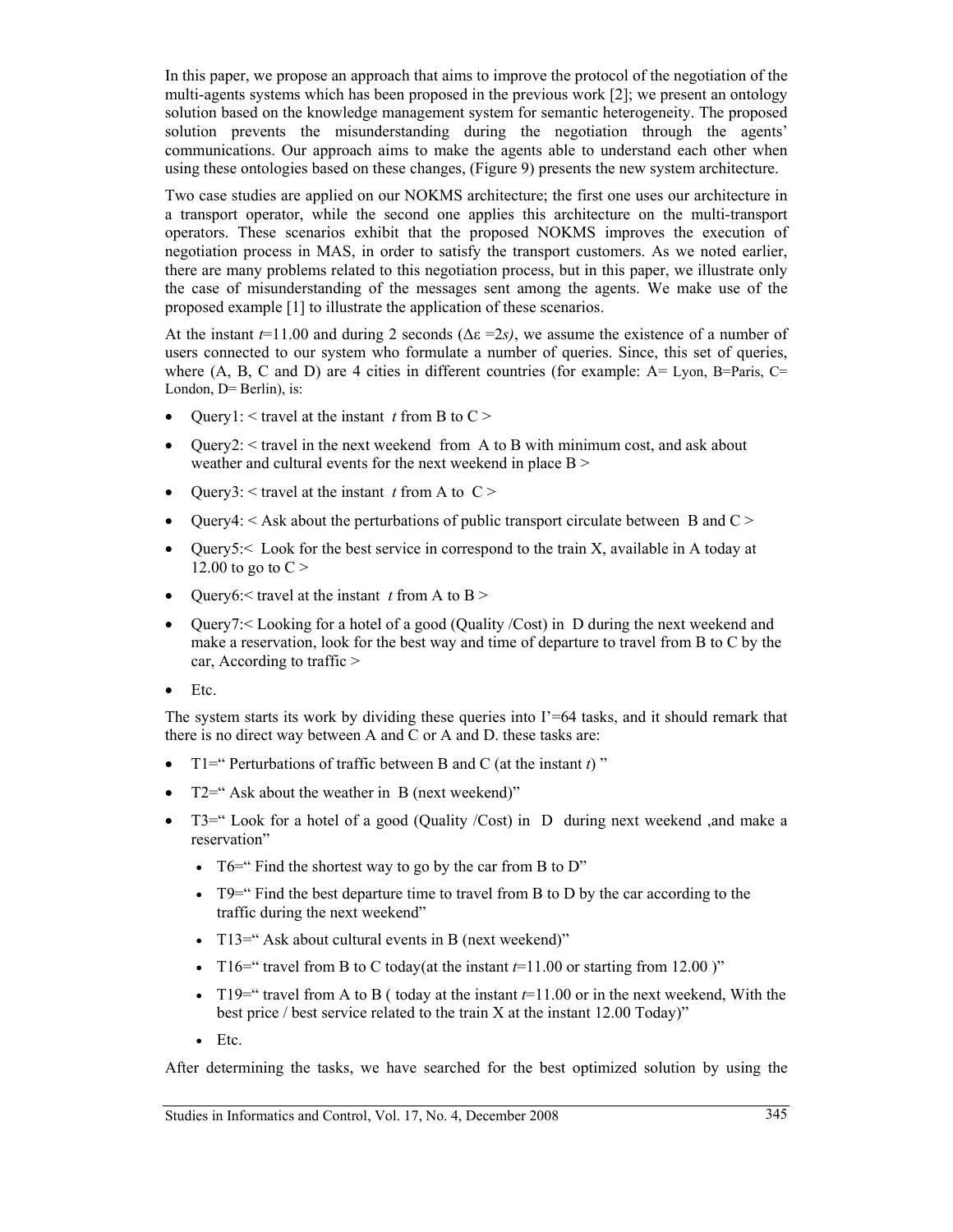genetic algorithm. The solution generated by the system is illustrated by the chromosome [11]. This solution meets the total time for execution all queries with a maximum time Dmax=23,46s and with a total cost  $= 30, 5$  units cost. According to this solution the following initial and final Workplans of roads of the ICAs give the following results [12]:

- $m=5$ , Si: transport information system operator where  $1 \le i \le n$ . Then, IWps are:
	- $\triangleright$  IWp1= (S20, S15, S1, S3);
	- $\triangleright$  IWp2= (S18, S7, S10, S17);
	- $\triangleright$  IWp3= (S2, S13, S19, S6);
	- $\triangleright$  IWp4= (S16, S14, S5, S12, S4);
	- $\triangleright$  IWp5= (S11, S8, S9);
- $\bullet$  m'=5, the FWps are:
	- ¾ FWp1={S20{T9,T37,T39},S15{T28,T58},S1{T19,T29,T66,T88}, S3{T3,T26,T32,T33, T38,T42,T61,T85}};
	- $\triangleright$  FWp2={S18{T1,T13,T30,T36,T41,T65,T76,T77}, S7{T34},S17{T25,T44,T60,T80}};
	- $\triangleright$  FWp3= {S2{T59,T78,T79,T84},S13{T53}, S19{T6,T16,T22,T52,T57,T67,T96}, S6{T68}};
	- $\triangleright$  FWp4= {S16{T63,T73,T74,T90},S14{T71}, S5{T20,T86,T95,T99},S12{T75,T83}, S4{T21,T64, T81}};
	- $\triangleright$  FWp5= {S11{T40,T56,T69},S8{T31,T35}, S9{T2,T82}};



**Figure 10.** Message Exchange Between Agents

On this window of the Sniffer graphic tool (figure 10), we can see available servers containers on the network, where ICA agents can move in order to collect data according to the adopted contract model.

#### **7.1 First Scenario**

This scenario is applied on one transport system (for example: the French transport operator) where it uses French ontology. In this study, we try to illustrate the case when ICAs agents don't understand the messages sent from the SA agent, although, the agents use the same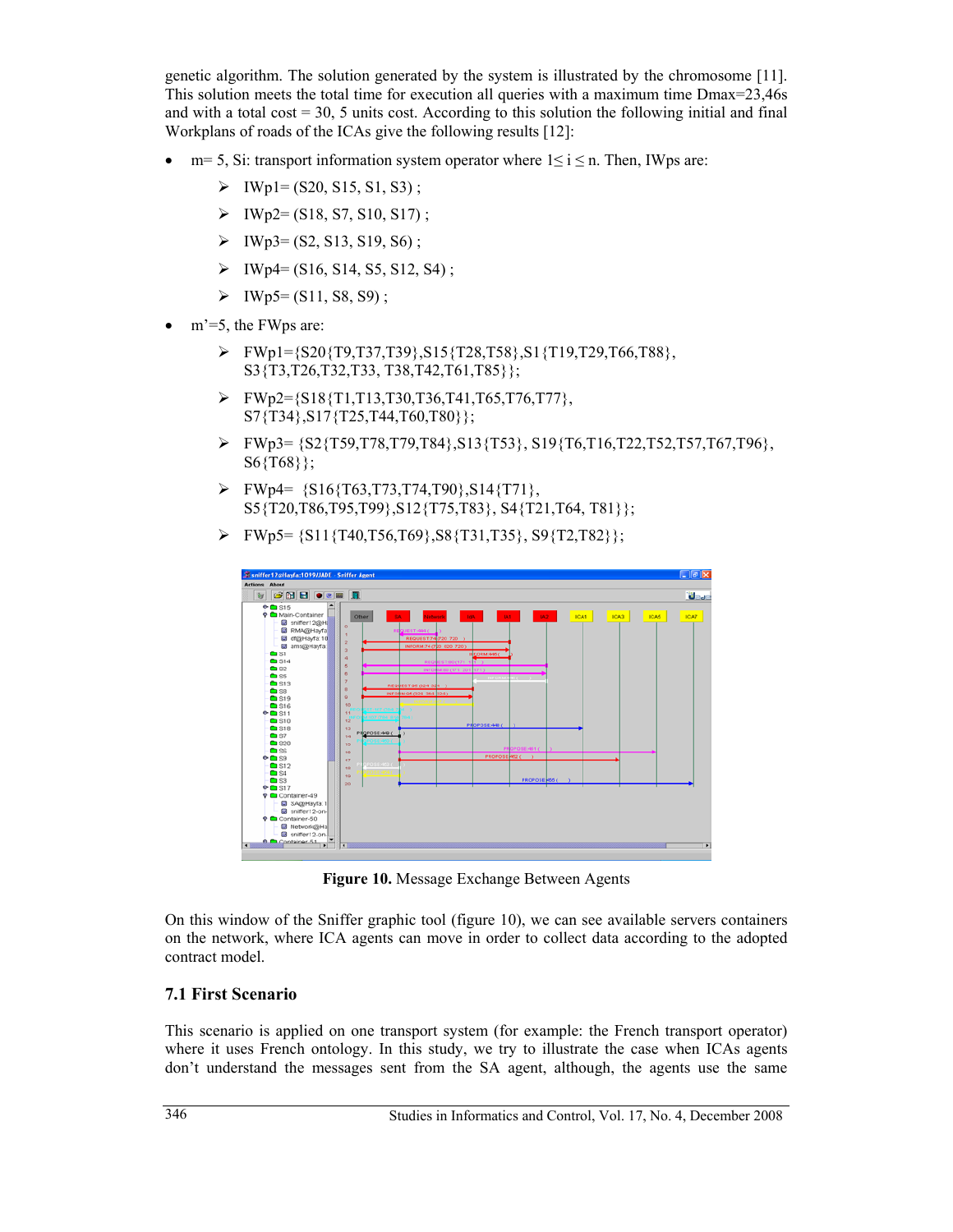ontologies and languages to start the negotiation process. In this scenario, there are two possibilities of the occurrence of the misunderstanding in our system: the first possibility will take place after sending the first message (*Propose (contract*)) by the SA agent to the ICAs agents, where some of these later discover that they don't understand the contents of the message. Before sending any message to the SA, ICAs ask the SEL by using the predicate *P* to determine the level of transibility between the AS ontology and ICA ontology. According to the result of this predicate, ICAs decide what it must send to SA (i.e. they will send either: accept (partial) or refuse).The ICAs agents send their agreements if they would like to participate in the negotiation process. For this purpose, the SEL evoke the KMSL, which in turn, verifies DOnto to determine the domain ontology, then, it goes to the OntoSV which uses KT to translate the terms and the sentences among the determined ontologies. The second possibility is when the ICAs know their FWps, like our example. The agents ICAs are supposed to visit their first nodes by the order as in their FWps without problems before the declaration of all unavailable nodes. In this case, the proposed negotiation process allows us to reassign the nodes (i.e. new negotiation tour).We suppose the set of the nodes which is not available, as follow:

*Ind* ={S1,S3,S7,S14,S5,S17,S12,S9,S13,S19};

We deduce the tasks to reallocate them:

Ф={T19,T29,T66,T88,T3,T26,T32,T33,T38,T42,T61,T85,T34,T71,T20,T86,T95,T99,T25,T44, T60,T80,T75,T83,T2,T82,T53,T6,T16,T22,T52,T57,T67,T96}.

Then, we have 34 tasks to be reallocated in the second tour of the negotiation process.

Upon the reception of the proposed contract, each ACI responds by a partial agreement because, in this case, the perturbation has affected a subset of each FWps and each ICA agent must verifies its ontology to participate in this negotiation. By take three examples to explain this case. According to our choice of these agents, ф is as follow:

Ф={T19,T29,T66,T88,T3,T26,T32,T33,T38,T42,T61,T85,T6, T16,T22,T52,T57,T67,T96,T2,T82,}

- The ICA1 does not visit the nodes S1, S3 and so it informs the SA that it no longer executes the tasks {T19, T29, T66, T88, T3, T26, T32, T33, T38, T42, T61, T85}.
- The ICA3 does not visit the nodes S19 and so it informs the SA that it no longer executes the tasks {T6, T16, T22, T52, T57, T67, T96}.
- The ICA5 does not visit the nodes S9 and so it informs the SA that it no longer executes the tasks {T2, T82}.

In this state, the SA asks each ICA to propose a new set of reassignment  $\phi$ , according to its priorities. As follow:

- The task T3 is proposed by :
	- $\triangleright$  ICA1 in the nodes S20 and S15;
	- $\triangleright$  ICA2 in the nodes S18, S10;
- The task T2 is proposed by
	- $\triangleright$  ICA1 in the nodes S20, S15;
	- $\triangleright$  ICA5 in the nodes S8;
- No agent accepts to reassign the task T16 because the proper servers are not available (S5, S7, S19). In this case, the French transport system remark that the T16 is the travel from B=Paris to  $C=$  London today (at the instant  $t=11.00$  or starting from 12.00) (i.e. it can demand reassignment of T16 from the English transport operator, as we will see in the next scenario).
- No agent accepts to reassign the task T19 because the proper servers are not available (S1, S5).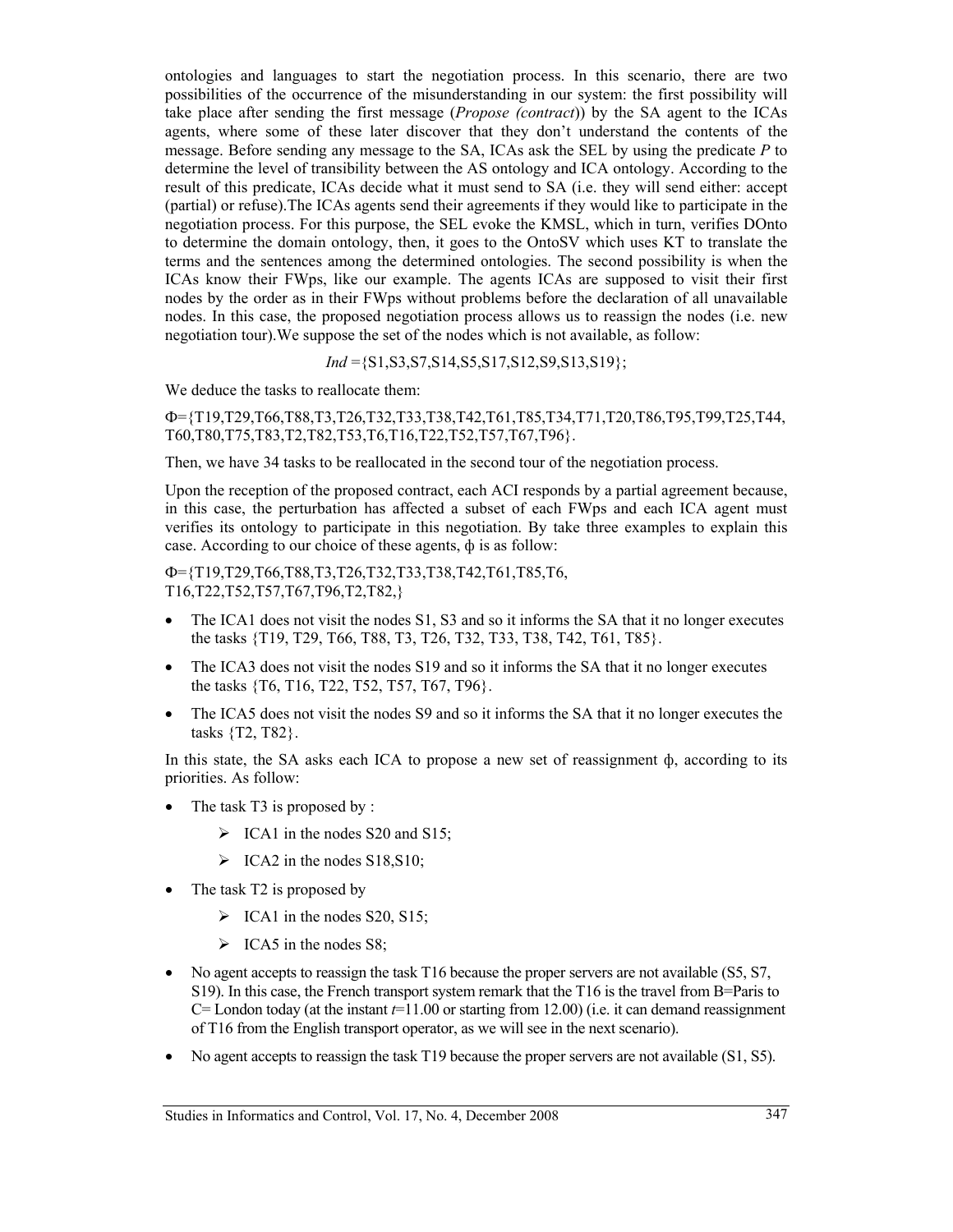When the AS agent receives all these propositions, it decides a new contract, as follows:

- Direct reassignment of the tasks is, as follow: {T29,T66,T61,T85, T22,T82} (unique choice )
- According to an optimization, direct reassignment of the tasks is, as follows: T3 (S20), T26 (S11), T32 (S8), T33 (S16), T42 (S18), T2 (S8), and T6 (S18). (multiple choice )

The answers of the ICAs on the SA agent propose are:

- The ICA1 refuses the choice where the SA agent decides to reassign the task T3 to S20 because the later has left this task and accept the rest of the proposition (partial accept).
- The agents ICA3, ICA5 accept the new contract (accept total)

Thus, SA agent updates ф, as follows:

Фt= {T3, T19, T88, T38, T16, T52, T57, T67, T96}

The SA agent confirms the rested road of the ICAs agents and asks each ICA agent to propose a new set of assigned nodes ф, according to its priority.

The ICA1 agent proposes to execute the T3 in the node S15

In this new tour of negotiation, when the SA agent receives all these propositions, it sends a new contract to the ICAs agent. Then, the ICA1 agent send an accept (total) which is confirmed by the SA agent.Thus, SA agent updates ф, as follows:

Фt= {T19, T88, T38, T16, T52, T57, T67, T96}

In this example, the SA agent remarks that it can send the T16 to anther transport operator (in our example, English transport operator) by using the Meta-System to continue the negotiation process. But for the rest of tasks which need to reassign by servers of the same transport system (French transport system) as T19. In this case, the negotiation for this set of tasks will be stopped.

#### **7.2 Second Scenario**

In the second scenario, we apply our NOKMS on multi-transport operators (for example: French transport operator, English transport operator and German transport operator), which are heterogeneous community of multi-agent systems. The French's customers want to travel to other cities out of France. The French transport system (Sys1), in this case, firstly its SA agent sends the propos (contract) message to its ICAs participant, as we noted in the first scenario. In some times, ICAs agent cannot reassign all the tasks as T16 where this task can be achieved by another system like English transport system (Sys2). The usage of another transport system comes from the flexibility of our NOKMS architecture.

In this state, the Sys1 sends their query to the Sys2 through the Meta-System which considers as the intermediate between the two systems, and which in turn, interprets the incoming ACL-Sys1 based on its NOKMS structure. The interpreted message is then converted into an 'interlingua' representation inside the Meta-System. Where, The Meta-System translates the Interlingua representation to the destination ACL-Sys2. as an example: when the Sys1 have found that it cannot reassign the task T16 and this task can be assigned by another system, then it send this task to the Meta-System using its French Transport Ontology as follow:

- T16="Voyager de l'endroit B à l'endroit C (aujourd'hui, à l'instant t/aujourd'hui, à partir de /:00)" : The Meta-System is then tries to translate this task, where firstly it verifies the level of transibility between the two ontologies in its SEL. The later evokes the KMSL which translate the proposed expression to the determined ontology (English Transport Ontology in our case), then the KSML return the following result:
- T16=" travel from B to C today(at the instant  $t=11.00$  or starting from 12.00 )"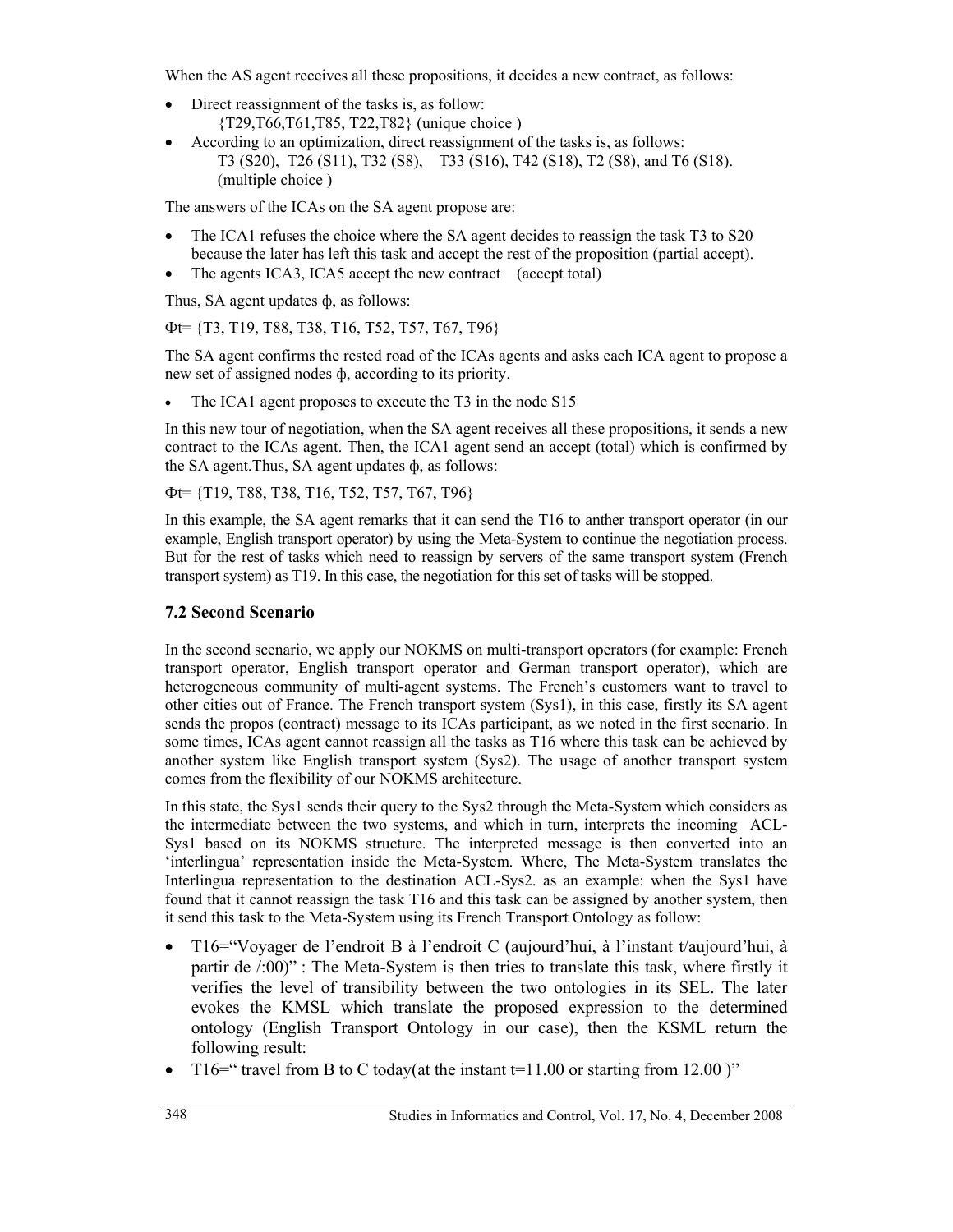In some cases, when KMSL verifies the IKB, and find that it has not the suitable ontology to translate the coming ontology form Sys1to Sys2. The KMSL uses the KC to create the new ontology correspond to the ontology of Sys2 according to some policies (this paper don't explain these cases). After translating the ACL-Sys1, Meta-System sends the new ACL which correspond to the ACL-Sys2 to the Sys2 to start the new tour of negotiation between the two systems. The Meta-System currently adopts FIPA semantic model which described in Semantic Language (SL) [32], as the Interlingua of the agent communications.

#### **7.3 Negotiation Tours**

The proposed negotiation process allows the reassignment of the cancelled services. The two charts (figure 11) below represent different generated optimal solutions instances assignments for the same network error scenario, where the first one represents the negotiation torus without using our NOKMS and the second represent it with our NOKMS. Remark that our proposed NOKMS give the flexibility to find new available providers out of its system where it doesn't find the suitable providers in it as in the case of the task T16. Through an agreement between its SA agents and the new ICAs agents in the new system .the two systems connect with each other by Meta-System which consider as the intermediate between the two systems. So the correspondent transport users are satisfied in spite of some network perturbations.



**Figure 11.** Negotiation Tours According to the NOKMS Application

# **8. Conclusion and Future Works**

In this paper we have presented a new solution for the problem of language interoperability between negotiation agents, by incorporating architecture for Negotiation process which uses an Ontology-based Knowledge Management System (NOKMS). The proposed solution prevent the misunderstanding during the negotiation process though the agents' communications. The architecture consists of three layers: the Negotiation Layer (NL) that describes the negotiation process between Initiator agents and Participant Agents by using suitable ontologies, the Semantic Layer (SEL) contains the semantic translator which uses in the case of when the agents didn't understand the negotiation messages , and the last one is the Knowledge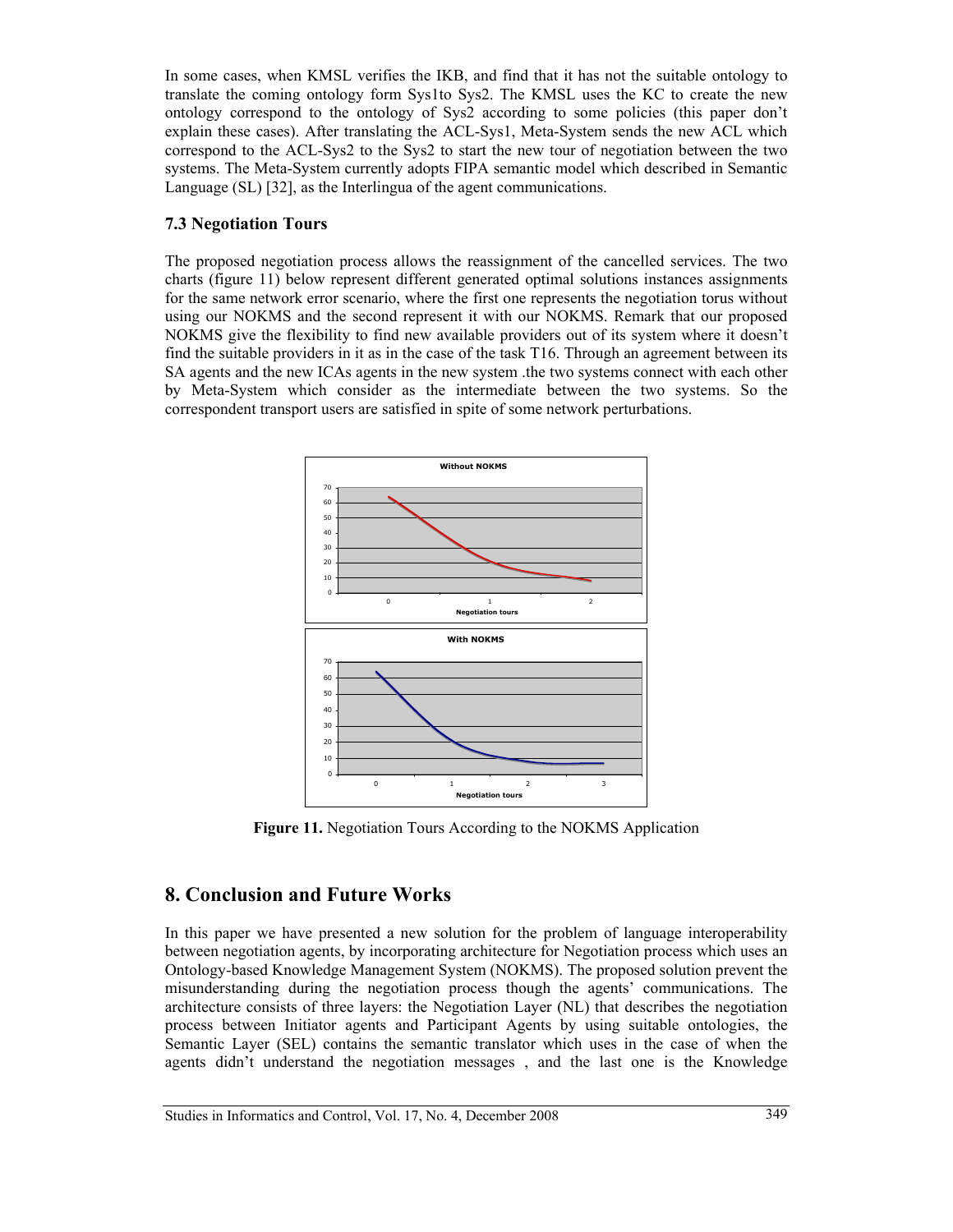Management Systems Layer (KMSL) which base on the Intelligent Knowledge Base (IKB) to give the flexibility to our negotiation ontology. Finally, we present a case study which applies our architecture on the *Multimodal Transport Information System (MTIS)* project where we illustrated two scenarios applicable: the first use our negotiation ontology architecture in one transport system (French transport system), and the second apply this architecture on the multitransport systems (French and English transport systems). These scenarios presented that the proposed NOKMS improves the communications between heterogeneous of negotiation process in multi-agents systems in order to satisfy the transport customers.

In this paper, we have presented only the different ontology combinations problems but in the future, we will try to find a novel method for ontology (mepping, merging, alignment) negotiation selon our project, in which agents are able to achieve. We will try to implement this architecture by using Java Agent DEvelopment framework (JADE) which includes a proficient support for content languages and ontologies.

### **REFERENCES**

- 1. ZGAYA, H., SLIM HAMMADI, C**onception et distribuée d'un système d'information d'aid à la mobilité urbaine: Une approche multi-agent pour la recherche et la composition des services liés au transport**, PHD, EC-Lille, Lille, France, July 6, 2007.
- 2. ZGAYA H., and S. HAMMADI, **Multi-Agent Information System Using Mobile Agent Negotiation Based on a Flexible Transport Ontology**, In Proceedings of the 2007 International Conference on Autonomous Agents and Multi-agent Systems (AAMAS'2007). May 14-18, Honolulu, Hawaii, 2007.
- 3. ABOU ASSALI, A., D. LENNE and B. DEBRAY: **KoMIS: An Ontology-Based Knowledge Management System For Industrial Safety**. (Database and Expert Systems Applications DEXA'2007), Regensburg, Germany, 3-7 September, 2007.
- 4. DIGGELEN, J. VAN, BEUN, R.J., DIGNUM, F.P.M., EIJK, R.M. VAN, MEYER, J-J. CH. **Ontology Negotiation in Heterogeneous Multi-agent Systems: the ANEMONE System**, IOS Press 2007.
- 5. SH. JI, T. QIJIA, Y. LIANG, H.YANG, **An Ontology Framework for EC Automated Negotiation Protocol**, Networking, and Parallel/ Distributed Computing, 2007. SNPD 2007, July 30, 2007 - Aug. 2007.
- 6. SCHIEMANN, B., **OWL DL as a FIPA ACL content language**, Ulf Schreiber Artificial Intelligence Division, Department of Computer Science, 2006.
- 7. DAVIES, J., R. STUDER, P. WARREN, Semantic Web Technologies: Trends and Research in Ontology-based Systems, April 2006.
- 8. LACLAVIK, M., **Ontology and Agent based Approach for Knowledge Management PhD**, Institute of Informatics, Slovak Academy of Sciences, 2006.
- 9. DIGGELEN, J. VAN, BEUN, R.J., DIGNUM, F.P.M., EIJK, R.M. VAN, MEYER, J-J.CH. **Optimal Communication Vocabularies and Heterogeneous Ontologies**, IOS Press 2005.
- 10. BRAVO, M.C., J. PEREZ, V.J. SOSA, A. MONTES, G .REYES, **Ontology support for communicating agents in negotiation processes,** Hybrid Intelligent Systems, 6-9 November, 2005.
- 11. ZGAYA, H., S. HAMMADI, K. GHÉDIRA, **Evolutionary method to optimize Workplan mobile agent for the transport network application**, In Proceedings of International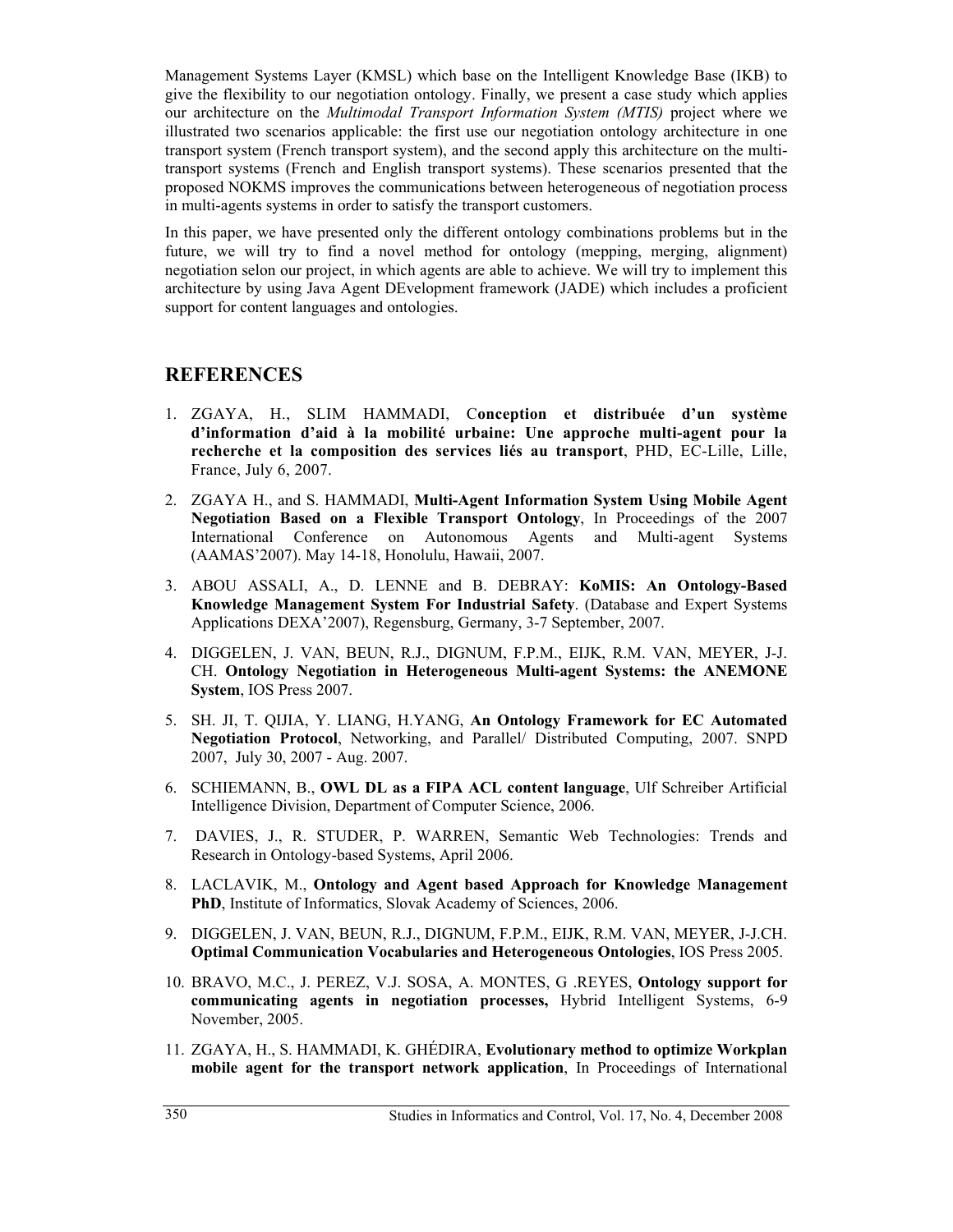Conference on Systems, Man and Cybernetics (IEEE SMC'2005)*,* Hawaii, USA, October 10-12, 2005.

- 12. ZGAYA, H., S. HAMMADI, K. GHÉDIRA, **Workplan Mobile Agent for the Transport Network Application,** In Proc. of 17th IMACS World Congress Scientific Computation, Applied Mathematics and Simulation (IMACS'2005), Paris, France, July 11-15, 2005.
- 13. SRIDHARAN, B., A. TRETIAKOV and KINSHUK, **Application of Ontology to Knowledge Management in Web based Learning**, ICALT 2004.
- 14. SINTEK, M., **OntoViz Tab: Visualizing Protégé Ontologies**, 2004, http://protege.stanford.edu/plugins/ontoviz/ontoviz.html
- 15. OBITKO, V., MARÍK, **OWL Ontology Agent based on FIPA proposal**, Znalosti; 2004, Brno, Czech Republic, 2004.
- 16. JADE J**ava Agent Development Framework**, http://jade.tilab.com/, Accessed July 2004.
- 17. RAZMERITA, L., A. ANGEHRN and A. MAEDCHE , O**ntology-Based User Modeling for Knowledge Management Systems**, DOCIS, 2003.
- 18. MATHIEU, M., H. VERRONS, **ANTS: an API for creating negotiation applications,**  Conf. CE2003.
- 19. BAADER, F., D. MCGUINNESS, D. NARDI, The Description Logic Handbook, ISBN: 0521781760, January 9, 2003.
- 20. BORNE; P., B. FAYECH; S. HAMMADI, S. MAOUCHE, **Decision support system for urban transportation networks,** Systems, Man, and Cybernetics, Part C: Applications and Reviews, IEEE Transactions on Volume 33, Issue 1, Feb. 2003, pp. 67 – 77.
- 21. TAMMA, V., and T.J.M., **An ontology model to facilitate knowledge sharing in multiagent systems**, In Knowledge Engineering Review, 17(1), Bench-Capon, 2002, pp. 41-60.
- 22. Pellucid Consortium, Pellucid IST Project Website, http://www.sadiel.es/ Europa/ pellucid/, 2002.
- 23. University of Amsterdam, Ontology Bean Generator for JADE, http://www.swi.psy.uva.nl/usr/aart/beangenerator/ 2002
- 24. FENSEL, D., **Ontologies: Silver Bullet for Knowledge Management and Electronic Commerce**, 2001.
- 25. KLEIN, M., **Combining and relating ontologies: an analysis of problems and solutions**, In IJCAI-2001 Workshop on Ontologies and Information Sharing, Seattle, WA, 2001, pp. 53–62.
- 26. STUDER, R., V. BENJAMINS, and D. FENSEL, **Knowledge engineering, principles and methods**, Data and Knowledge Engineering, 25(1-2):161–197, 1998.
- 27. MESGHOUNI, K., S. HAMMADI and P. BORNE, **On modeling genetic algorithm for flexible job-shop scheduling problem**, Studies in Informatics and Control Journal, Vol. 7, 1998, pp. 37-47.
- 28. FALASCONI, S., G. LANZOLA, and M. STEFANELLI, **Using ontologies in multi-agent systems**, In Proceedings of Tenth Knowledge Acquisition for Knowledge-Based Systems Workshop (KAW), Banff, Alberta, Canada, 1996.
- 29. GEIGER, K., **Inside ODBC. Microsoft Press**, 1995.